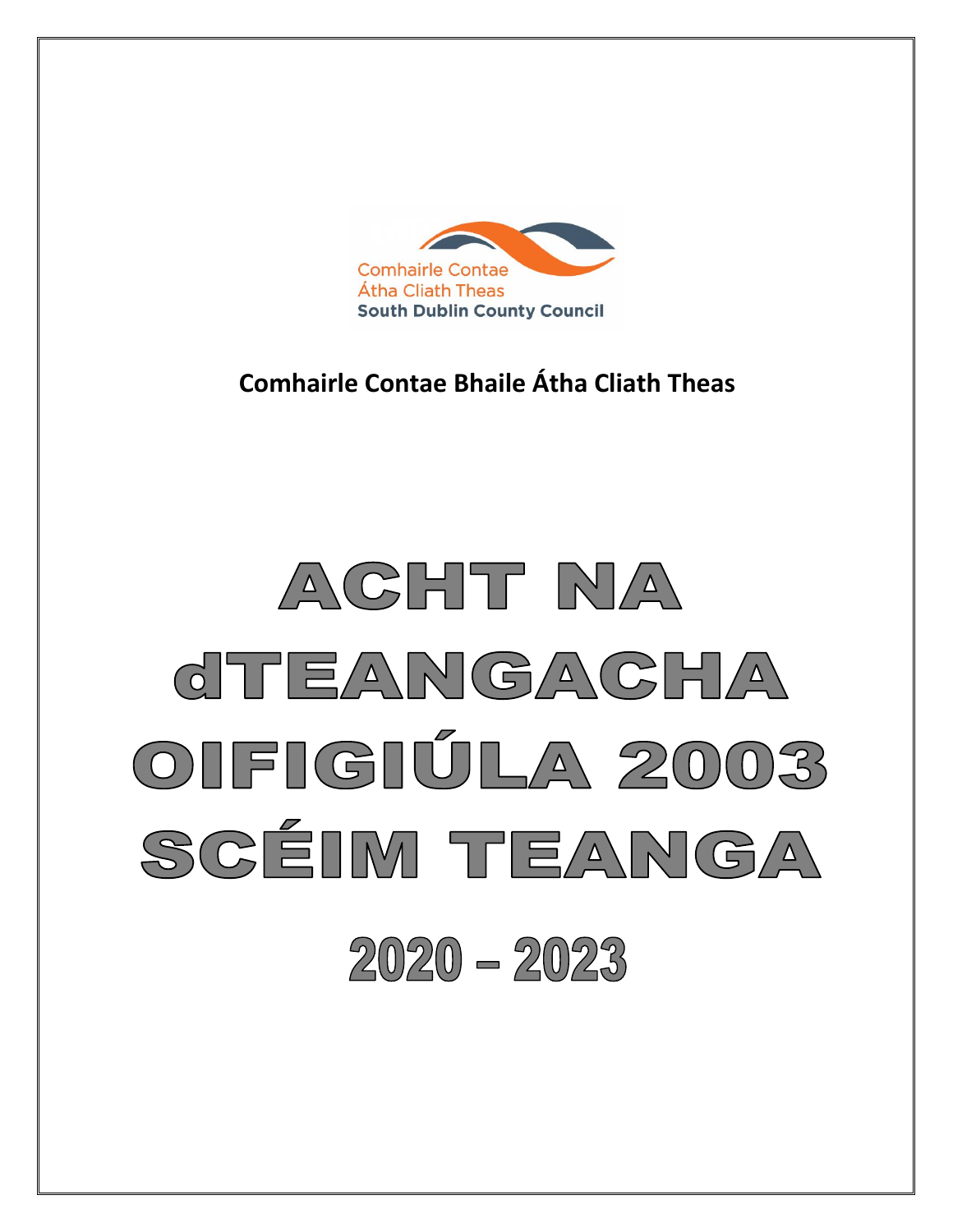## **Contents**

| Caibidil 2: Forbhreathnú Chomhairle Contae Bhaile Átha Cliath Theas 5                |
|--------------------------------------------------------------------------------------|
|                                                                                      |
|                                                                                      |
|                                                                                      |
|                                                                                      |
| Caibidil 3: Sonraí na seirbhísí á soláthar faoi láthair i mBéarla amháin, i nGaeilge |
|                                                                                      |
|                                                                                      |
|                                                                                      |
|                                                                                      |
|                                                                                      |
|                                                                                      |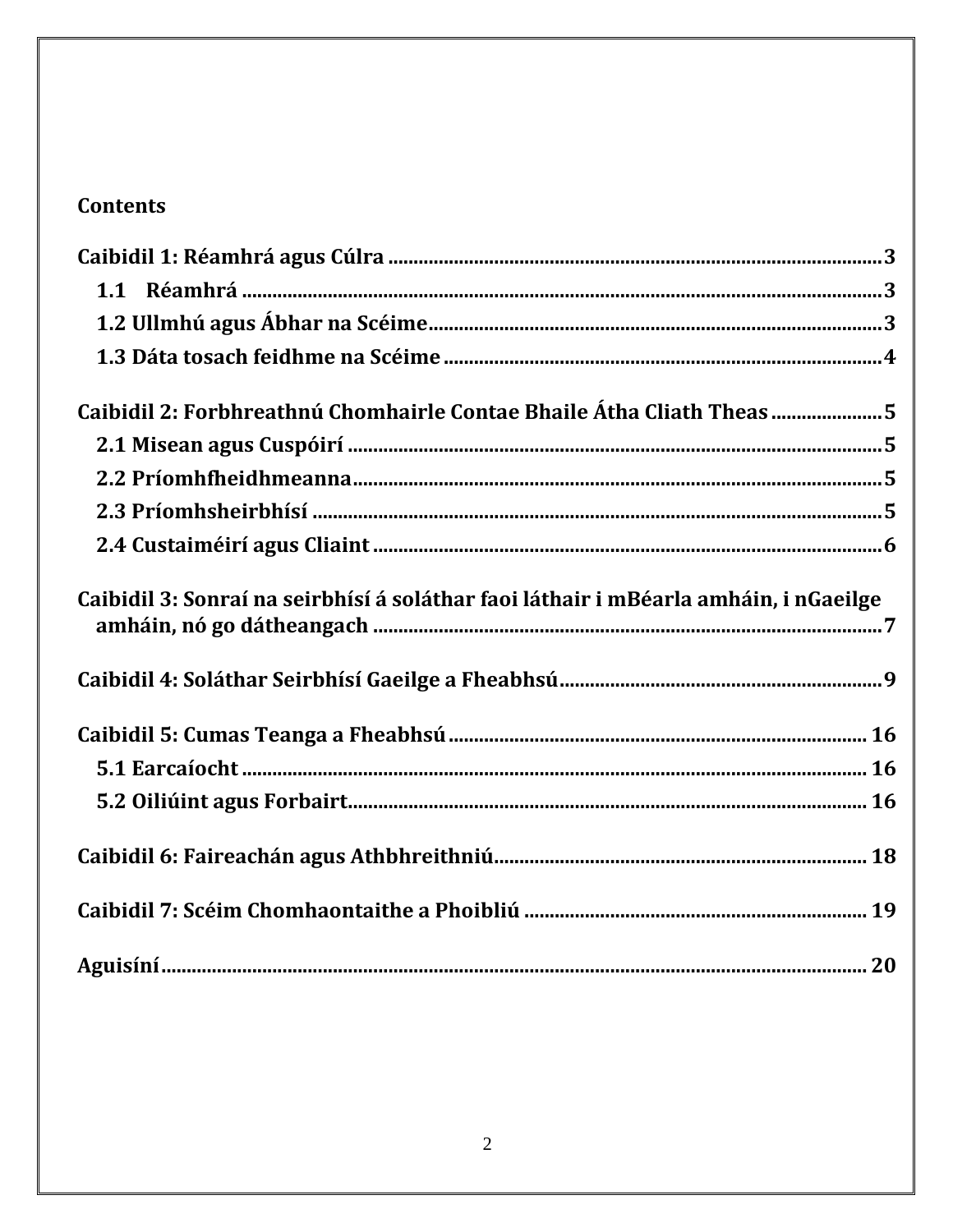## <span id="page-2-0"></span>**Caibidil 1: Réamhrá agus Cúlra**

#### <span id="page-2-1"></span>**1.1 Réamhrá**

Foráiltear in Acht na dTeangacha Oifigiúla 2003 maidir le hullmhú scéime teanga leis na comhlachtaí poiblí ina mionsonraítear na seirbhísí a sholáthróidh siad:

- trí mheán na Gaeilge,
- trí mheán an Bhéarla, agus
- trí mheán na Gaeilge agus an Bhéarla

agus na bearta le glacadh maidir le seirbhís ar bith nach bhfuil á soláthar ag an gcomhlacht trí mheán na Gaeilge faoi láthair; go soláthrófar an tseirbhís mar sin laistigh de thráthlíne chomhaontaithe.

I gcomhréir le halt 14(3) den Acht, fanfaidh scéimeanna teanga i bhfeidhm ar feadh tréimhse trí bliana nó go dtí go ndeimhneoidh an tAire Turasóireachta, Cultúir, Ealaíon, Gaeltachta, Spóirt agus Meán scéim nua, cibé ceann is déanaí.

Tá Comhairle Contae Bhaile Átha Cliath Theas tiomanta chun Scéim Gaeilge a chur chun feidhme lena dtairgfear seirbhísí den scoth dár saoránaigh ar Gaeilgeoirí iad agus do chuairteoirí chuig ár gContae. Is amhlaidh ó tugadh isteach an chéad scéim atá an Chomhairle tar éis dul chun cinn suntasach a ghnóthú le soláthar seirbhísí trí Ghaeilge. Leagtar amach i gCaibidil 3 achoimre de na héachtaí úd. Aithnímid freisin ámh go bhfuil réimsí ann nach mór dúinn feabhsú, agus is i gCaibidil 4 a leagtar amach na cinn sin. Déanfar cur chun feidhme na scéime seo agus úsáid na Gaeilge a thomhas i gcoinne táscairí feidhmíochta a leagtar amach ag deireadh na scéime.

#### <span id="page-2-2"></span>**1.2 Ullmhú agus Ábhar na Scéime**

Agus an scéim seo á hullmhú, táthar tar éis féachaint go cuí do na Treoirlínte arna n-eisiúint ag an Roinn Turasóireachta, Cultúir, Ealaíon, Gaeltachta, Spóirt agus Meán. Ina theannta sin, bhí próiseas cuimsitheach comhairliúcháin ann leis na geallsealbhóiri ábhartha.

Treoraítear Comhairle Contae Bhaile Átha Cliath Theas leis an bprionsabal go mba cheart go mbunófaí soláthar seirbhísí Gaeilge ar:

- leibhéal an éilimh ar sheirbhísí sonracha sa Ghaeilge,
- an tábhacht a bhaineann le cur chuige onnghníomhach i leith soláthar na seirbhísí sin, agus
- na hacmhainní, lena n-áirítear acmhainní daonna agus airgeadais, agus cumas an chomhlachta lena mbaineann chun an cumas teanga riachtanach a fhorbairt nó chun rochtain a fháil air.

Cuireann an scéim le prionsabail na Seirbhíse den Scoth do Chustaiméirí agus lenár gCairt Custaiméirí. Táthar tar éis í a cheapadh leis an rún chun a áirithiú go dtabharfaidh Comhairle Contae Bhaile Átha Cliath Theas aghaidh go hiomlán ar gach oibleagáid ábhartha faoi Acht na dTeangacha Oifigiúla a áirithiú ar bhonn céim ar chéim, tríd an scéim seo agus trí scéimeanna amach anseo.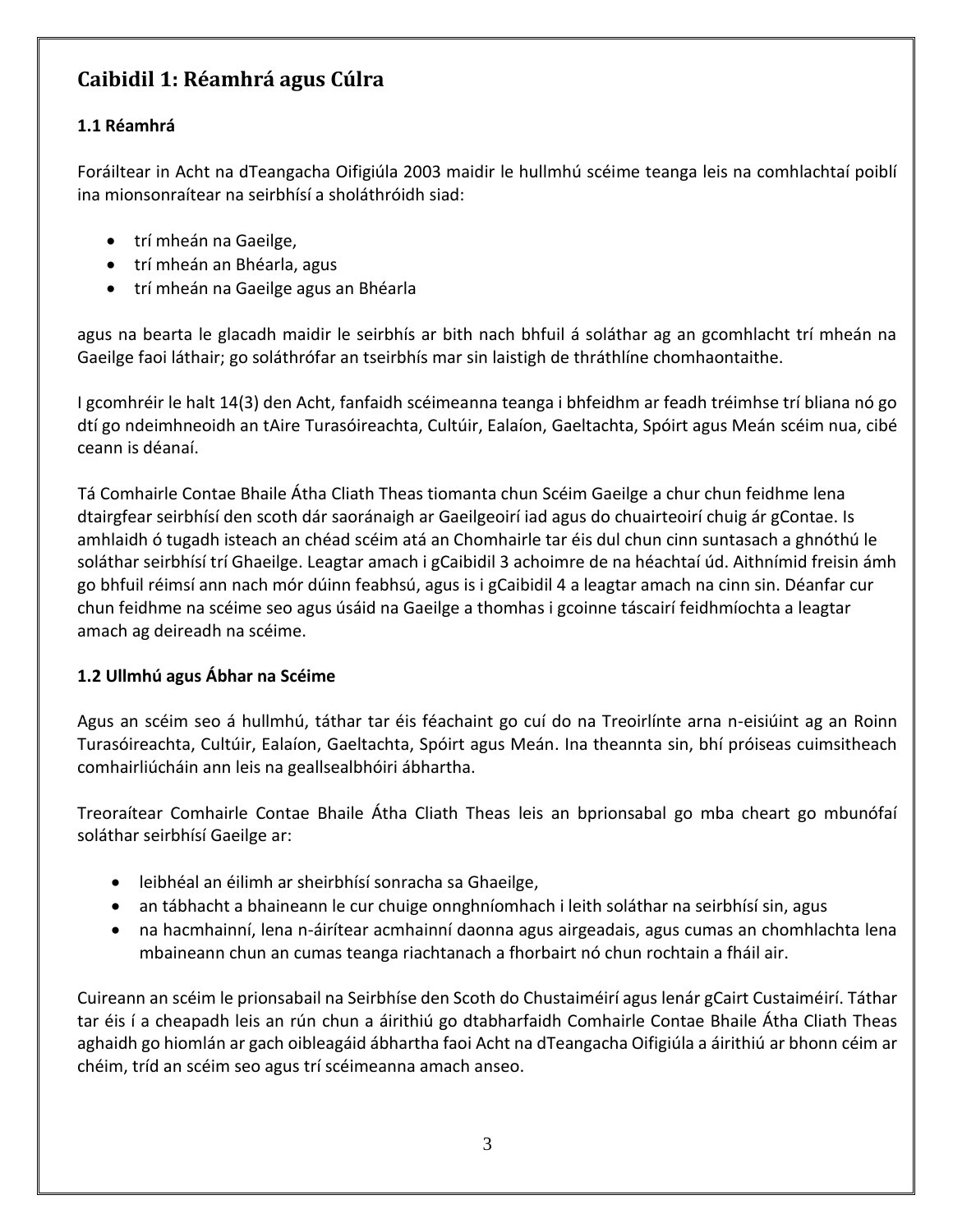Braitheann an Scéim seo ar gach ceann de na gealltanais a bhí mar chuid de scéim ar bith roimhe seo a cuireadh chun feidhme. Sa chás nár cuireadh chun feidhme gealltanais ó scéimeanna roimhe seo go hiomlán, beidh an t-ábhar sin mar ábhar plé le hOifig an Choimisinéara Teanga.

Is mór againn an t-am agus an iarracht a chuir gach uile dhuine lenar bhain isteach sa phróiseas sin, agus aithnítear an méid sin.

#### <span id="page-3-0"></span>**1.3 Dáta tosach feidhme na Scéime**

Tá an tAire Turasóireachta, Cultúir, Ealaíon, Gaeltachta, Spóirt agus Meán tar éis an Scéim sin a dheimhniú. Tosóidh sí le héifeacht ó **21 Nollaig 2020** agus fanfaidh sí i bhfeidhm ar feadh tréimhse 3 bliana nó go ndeimhneofar scéim nua, cibé acu is déanaí.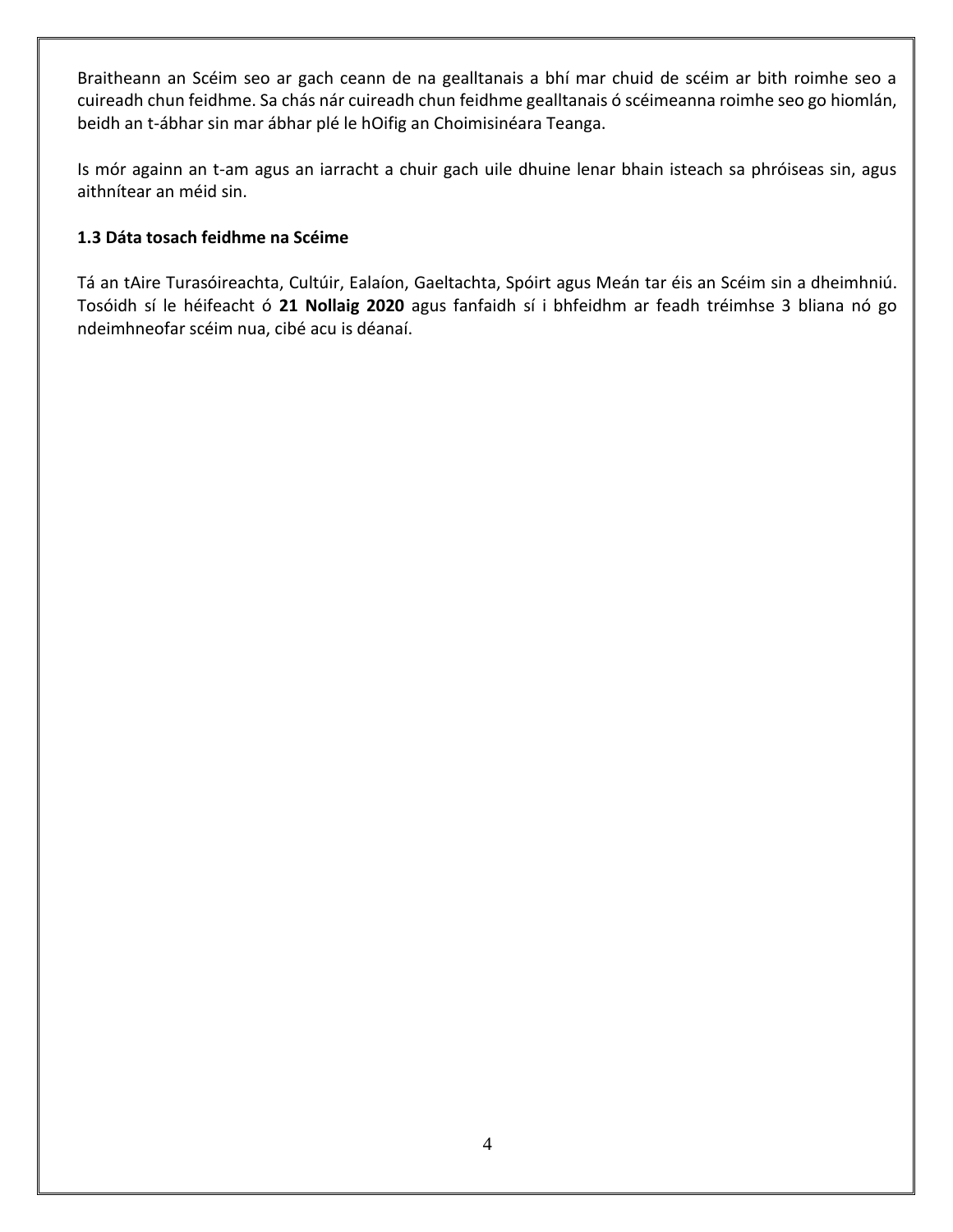## <span id="page-4-0"></span>**Caibidil 2: Forbhreathnú Chomhairle Contae Bhaile Átha Cliath Theas**

Ba thiar sa bhliain 1994 a bunaíodh Comhairle Contae Bhaile Átha Cliath Theas. Clúdaíonn sí achar 222.7 km. cearnach. Tá daonra tuairim ar 278,749 (daonáireamh 2016) in Contae Bhaile Átha Cliath Theas, le hos cionn 92,000 teaghlach inti. Tá níos mó ná 7,000 gnólacht suite sa chontae. Soláthraímid seirbhísí do réimse leathan geallsealbhóirí lena n-áirítear cónaitheoirí Chontae Bhaile Átha Cliath Theas, gnólachtaí tráchtála, ranna rialtais agus gníomhaireachtaí stáit, comhpháirtithe sóisialta, eagraíochtaí forbartha áitiúla agus grúpaí pobail. Tá daonra óga i gContae Bhaile Átha Cliath Theas, le meánaois 35.5 bliain.

Oibríonn an Chomhairle sé Choiste Beartais Straitéiseacha (CBSanna), lena n-áirítear CBS Ealaíon, Cultúir, Gaeilge, Oidhreachta agus Leabharlann. Is é is cuspóir leis na Coistí Beartais Straitéiseacha (CBS) beartais a cheapadh agus a fhorbairt, agus faireachán agus athbhreithniú a dhéanamh orthu i ndáil le feidhmeanna Chomhairle Contae Bhaile Átha Cliath Theas agus chun comhairle dá réir a thabhairt don Chomhairle.

#### <span id="page-4-1"></span>**2.1 Misean agus Cuspóirí**

Is doiciméad chúig bliana é Plean Corparáideach Chomhairle Contae Bhaile Átha Cliath Theas 2020 – 2024 ina leagtar amach misean corparáideach, croí-luachanna, téamaí agus príomhchuspóirí don tréimhse úd.

#### **Ráiteas Misin:**

"Áit bhríomhar ionchuimsitheach a dhéanamh as ár gcontae do na daoine a chónaíonn, a thagann ar cuairt, atá ag obair agus ag déanamh gnó anseo, anois agus amach anseo".

Is iad na príomhthéamaí faoina n-oibríonn an Chomhairle:

- Forbairt eacnamaíoch
- Seachadadh seirbhíse den scoth
- Maolú an athraithe aeráide agus oiriúnú dó
- Ionchuimsitheacht shóisialta, comhionannas agus cearta an duine
- Rannpháirtíocht saoránach
- Sláinte agus folláine

#### <span id="page-4-2"></span>**2.2 Príomhfheidhmeanna**

Soláthraíonn agus cistíonn an Chomhairle réimse leathan seirbhísí lena n-áirítear, ach gan bheith teoranta don tithíocht, bóithre, bealaí siúil agus rothaíochta, páirceanna agus clóis súgartha, leabharlanna, saoráidí spórt, rialú bruscair, ionaid ealaíne, aonaid fiontraíochta agus bonneagar pobail agus tacaíochtaí airgeadais.

#### <span id="page-4-3"></span>**2.3 Príomhsheirbhísí**

Tá an Chomhairle eagraithe i gcúig Stiúrthóireacht chun na críche seirbhísí a sheachadadh mar seo a leanas:

- Cúrsaí Eacnamaíocha, Fiontair agus Forbartha Turasóireachta (lena n-áirítear Leabharlanna agus an Oifig Ealaíon)
- Úsáid Talún, Pleanáil agus Iompar
- Tithíocht, Forbairt Shóisialta agus Pobail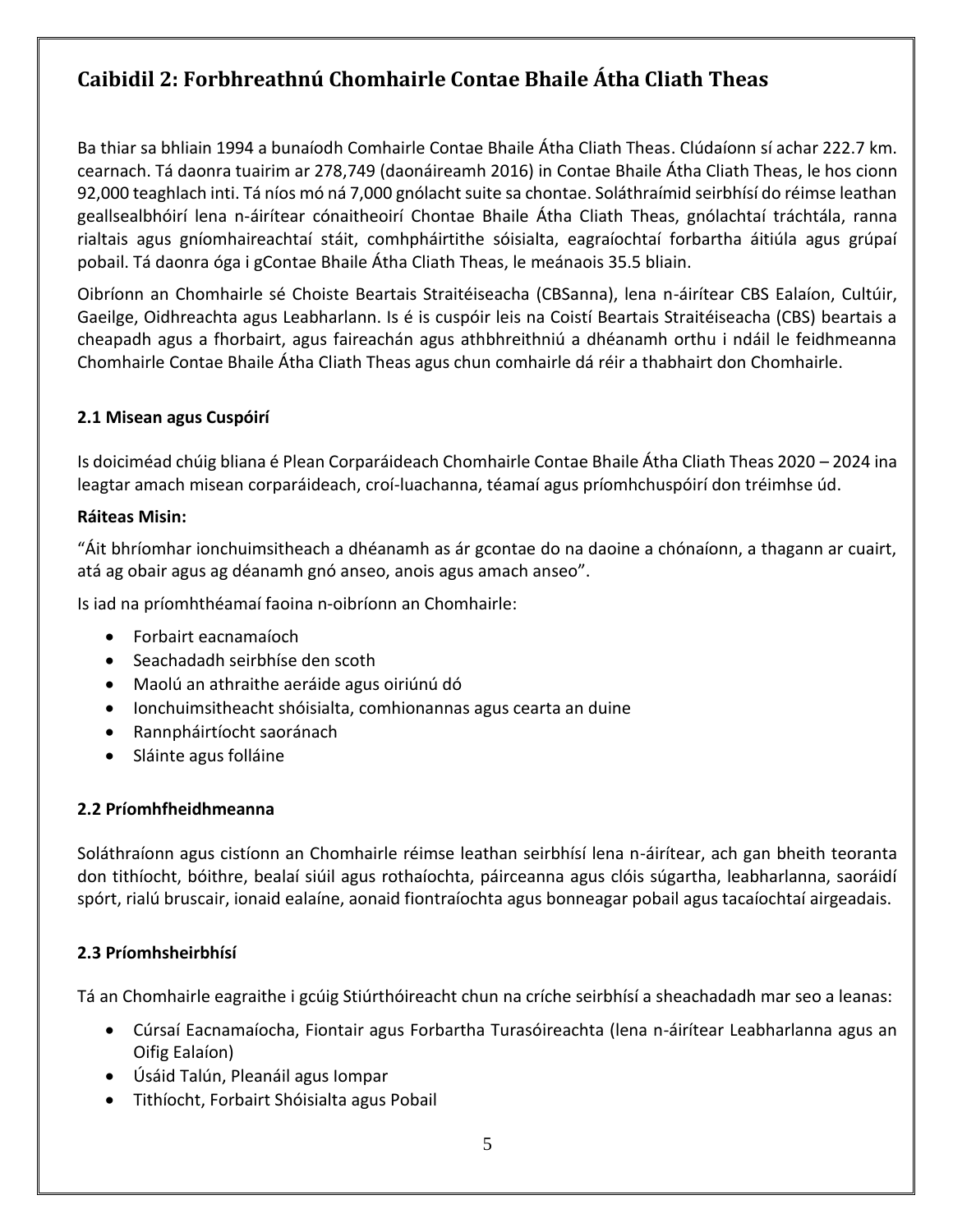- Comhshaol, Uisce agus Athrú Aeráide
- Feidhmíocht Chorparáideach agus Bainistiú Athruithe

#### <span id="page-5-0"></span>**2.4 Custaiméirí agus Cliaint**

Tá go leor modhanna ann trínar féidir leis an bpobal teagmháil a dhéanamh leis an gcomhairle agus freagra i nGaeilge a fháil, lena n-áirítear thar ghuthán, litir a scríobh, ríomhphost a sheoladh, thar an ngréasán, trí na meáin shóisialta, agus ag cuntair phoiblí.

Tá na príomhphointí seirbhíse don Chomhairle suite ag Áras an Chontae, Tamhlacht agus ag na hOifigí Cathartha i gCluain Dolcáin. Ina theannta sin, tá líonra leathan ionad pobail agus leabharlann ann atá suite ar fud Chontae Bhaile Átha Cliath.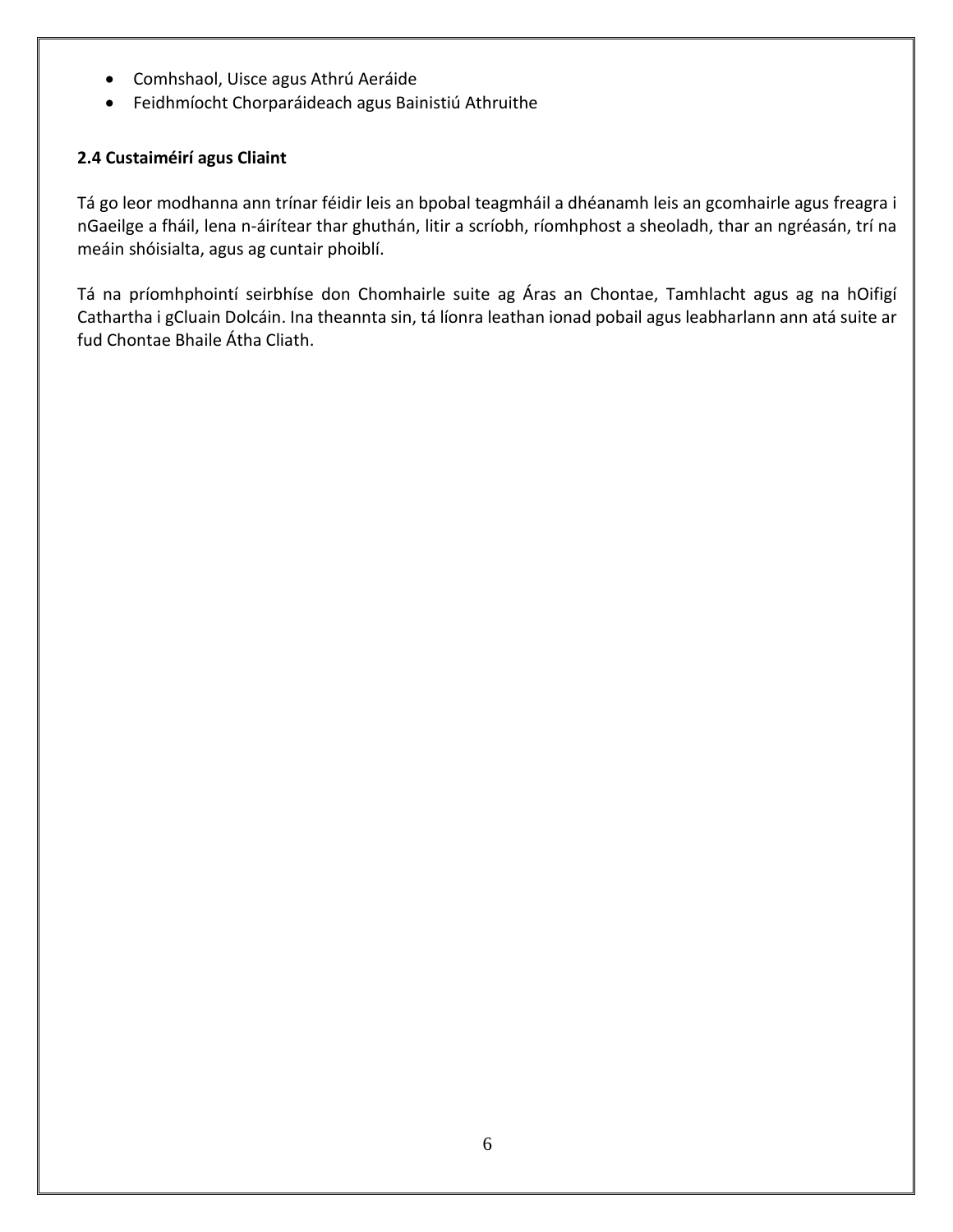## <span id="page-6-0"></span>**Caibidil 3: Sonraí na seirbhísí á soláthar faoi láthair i mBéarla amháin, i nGaeilge amháin, nó go dátheangach**

I láthair na huaire is amhlaidh a sholáthraítear an chuid is mó ar fad den chumarsáid i scríbhinn agus ó bhéal idir an pobal agus Comhairle Contae Bhaile Átha Cliath Theas go príomha trí mheán an Bhéarla. Soláthraíonn an Chomhairle na seirbhísí/an fhaisnéis thíosliostaithe seo a leanas faoi láthair don phobal go dátheangach nó i nGaeilge.

| Soláthar Seirbhísí<br>(Cuir tic sa bhosca ábhartha)                                                                  |                     |                     |                   |  |  |
|----------------------------------------------------------------------------------------------------------------------|---------------------|---------------------|-------------------|--|--|
| Ainm na Seirbhíse                                                                                                    | I mBéarla<br>amháin | InGaeilge<br>amháin | Go<br>Dátheangach |  |  |
| Stáiseanóireacht na Comhairle                                                                                        |                     |                     | $\checkmark$      |  |  |
| Comharthaíocht in Áras an Chontae, Oifigí Cathartha<br>Chluain Dolcáin agus Leabharlanna Bhaile Átha Cliath<br>Theas |                     |                     | $\sqrt{}$         |  |  |
| Freagraí ar litreacha agus ríomhphoist a sheolann<br>custaiméirí isteach i nGaeilge                                  |                     |                     | $\checkmark$      |  |  |
| Teachtaireachtaí gutháin taifeadta                                                                                   |                     |                     | $\checkmark$      |  |  |
| Seirbhísí idirphearsanta le custaiméirí                                                                              |                     |                     | $\sqrt{}$         |  |  |
| Tá eolaire de na baill foirne atá ar fáil le gnó a<br>dhéanamh i nGaeilge le fáil ar inlíon na mball foirne.         |                     |                     |                   |  |  |
| Preaseisiúintí agus fógraí a bhaineann leis an nGaeilge.                                                             |                     |                     | $\checkmark$      |  |  |
| Freagraí ar ghnó na Comhairle a sheolann comhaltaí<br>tofa isteach i nGaeilge                                        |                     |                     | $\checkmark$      |  |  |
| Gach comharthaíocht logainmneacha nua                                                                                |                     |                     | $\checkmark$      |  |  |
| Ábhar statach ar láithreán gréasáin na Comhairle                                                                     |                     |                     | $\sqrt{}$         |  |  |
| Ábhar statach ar láithreán gréasáin na Leabharlann                                                                   |                     |                     | $\checkmark$      |  |  |
| Pointí féinseirbhíse idirghníomhacha i Leabharlanna<br><b>Bhaile Átha Cliath Theas</b>                               |                     |                     | $\sqrt{}$         |  |  |
| www.fixyourstreet.ie (www.deisighdoshraid.ie)                                                                        |                     |                     | $\checkmark$      |  |  |
| Gach plaic chomórtha nua                                                                                             |                     |                     | $\checkmark$      |  |  |
| Ábhair faisnéise a dháiltear ar scoileanna                                                                           |                     |                     | $\checkmark$      |  |  |
| Tuarascálacha Bliantúla                                                                                              |                     |                     | $\checkmark$      |  |  |
| An Plean Corparáideach                                                                                               |                     |                     | $\checkmark$      |  |  |
| Codán na Gaeilge i nuachtlitir na Comhairle do<br>shaoránaigh "South Dublin County Today"                            |                     |                     |                   |  |  |
| Ailt i nGaeilge a áirítear le nuachtlitir foirne "South<br>Circular"                                                 |                     |                     | $\sqrt{}$         |  |  |
| An Plean Forbartha Contae                                                                                            |                     |                     | $\sqrt{}$         |  |  |
| Séanadh ríomhphoist caighdeánach                                                                                     |                     |                     | $\checkmark$      |  |  |
| larratas ar cheadúnais mhadraí                                                                                       |                     |                     | $\checkmark$      |  |  |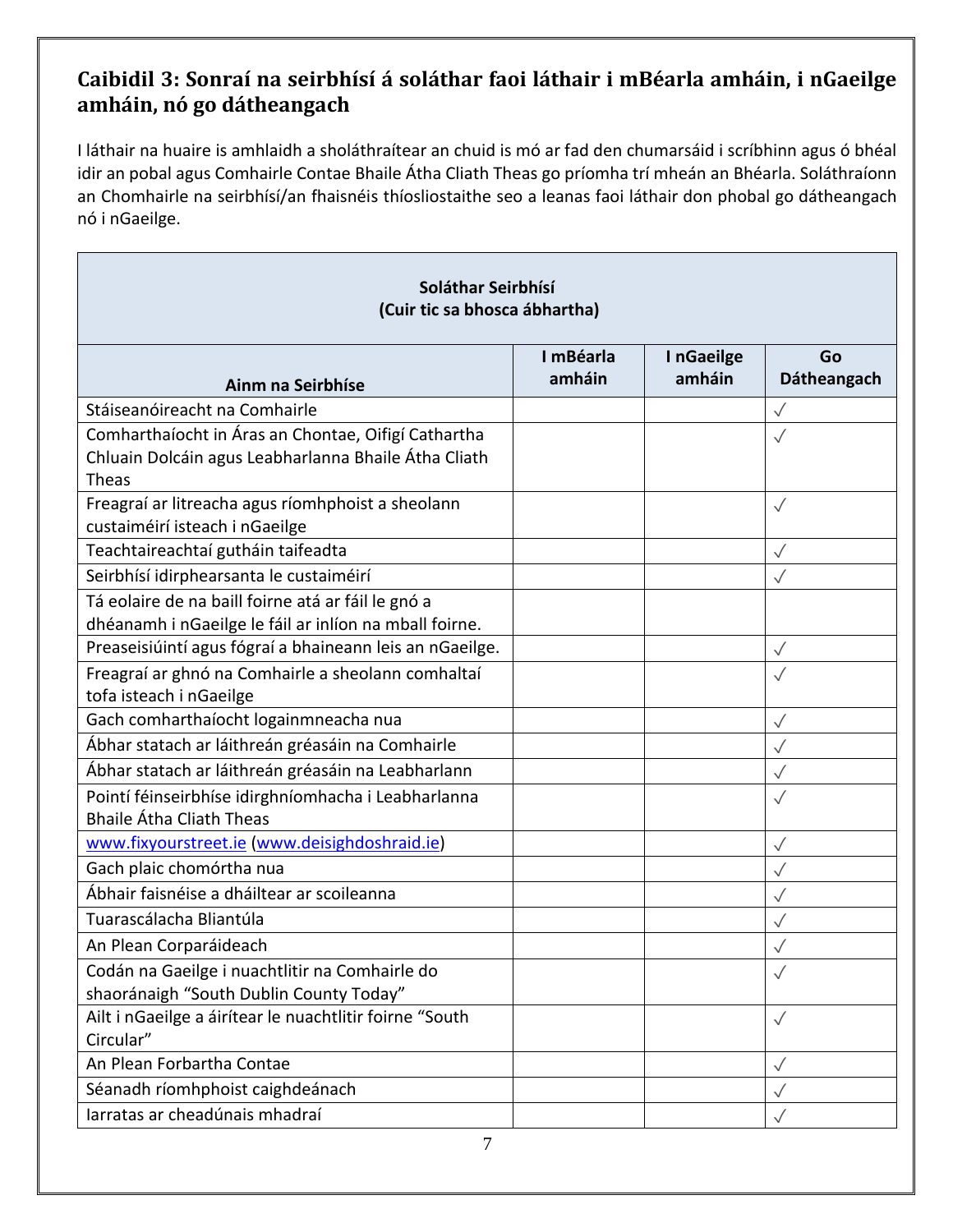<span id="page-7-0"></span>

| Admhálacha ticéid páirceála                        |  |  |
|----------------------------------------------------|--|--|
| Ábhar statach ar láithreán gréasáin an SOURCE,     |  |  |
| cartlann dhigiteach ar líne                        |  |  |
| Ranganna Gaeilge do dhaoine fásta sna brainsí      |  |  |
| leabharlainne                                      |  |  |
| Ceiliúradh bliantúil ar Sheachtain na Gaeilge Átha |  |  |
| Cliath Theas - teanga agus cultúr na Gaeilge á     |  |  |
| gceiliúradh                                        |  |  |
| Aip Cíosanna                                       |  |  |
| Aip Mindmindr 2019                                 |  |  |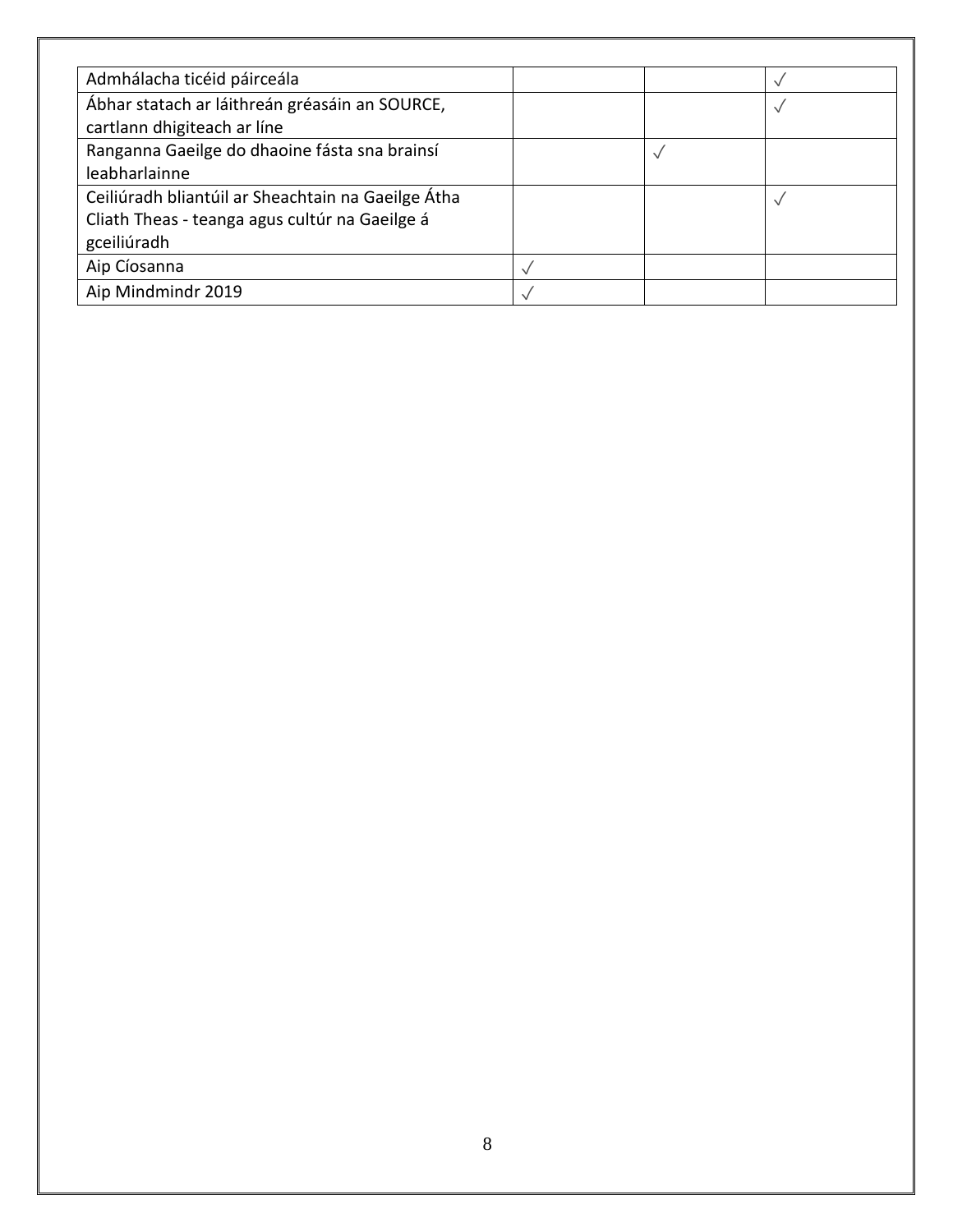# **Caibidil 4: Soláthar Seirbhísí Gaeilge a Fheabhsú**

**Is ceanglais éigeantacha iad na forálacha le scáthú liath sa tábla thíos de réir Acht na dTeangacha Oifigiúla 2003.**

| <b>Meán Cumarsáide</b>                      |                               | <b>Gealltanas</b>                                                                                                                                                                                                                                     |            |
|---------------------------------------------|-------------------------------|-------------------------------------------------------------------------------------------------------------------------------------------------------------------------------------------------------------------------------------------------------|------------|
| leis an bpobal                              |                               |                                                                                                                                                                                                                                                       |            |
| Fógraí<br>Réamhthaifeadta ó<br><b>Bhéal</b> |                               | Beidh na fógraí réamhthaifeadta ó bhéal seo<br>a leanas i nGaeilge nó go dátheangach:                                                                                                                                                                 | Éigeantach |
|                                             |                               | (a) Cuirfear fógraí taifeadta ó bhéal ar fáil i<br>nGaeilge nó go dátheangach ar an nguthán<br>nuair atá ár n-oifigí dúnta:                                                                                                                           |            |
|                                             |                               | (b) Cuirfear fógraí taifeadta ó bhéal a<br>chraoltar ar chórasfógartha poiblí ar fáil i<br>nGaeilge nó go dátheangach;                                                                                                                                |            |
|                                             |                               | (c) Cuirfear fógraí ó bhéal a chruthaítear<br>agus a chraoltar trí chóras<br>ríomhtheachtaireachta nó trí chóras<br>ríomhfhreagartha gutháin ar fáil i nGaeilge<br>nó go dátheangach.                                                                 |            |
|                                             |                               | Tabhair faoi deara gur fógairtí 'taifeadta'<br>seachas fógairtí 'beo' a bhaineann le hábhar<br>anseo.                                                                                                                                                 |            |
|                                             |                               | Sa chás go bhfuil Ordú Logainmneacha i<br>bhfeidhm, úsáidfear an leagan Gaeilge den<br>Logainm atá sonraithe san Ordú sin i<br>bhfógraí taifeadta ó bhéal a dhéanann<br>comhlacht poiblí nó a dhéantar ar a shon.                                     |            |
| Cumarsáid i<br>scríbhinn                    | Litreacha agus<br>Ríomhphoist | Tabharfar freagra ar an gcumarsáid scríofa<br>uile sa teanga oifigiúil ina bhfuarthas í.                                                                                                                                                              | Éigeantach |
|                                             | Stáiseanóireacht              | Ceannteidil ar stáiseanóireacht áirithe ar a<br>n-áirítear nóta-pháipéar, duillíní dea-<br>mhéine, leatháin chlúdaigh facs, clúdaigh<br>comhad agus fillteáin eile, lipéid agus<br>clúdaigh litreacha a chur ar fáil i nGaeilge nó<br>go dátheangach. | Éigeantach |
| Comharthaíocht                              | Comharthaíocht                | Ní mór an chomharthaíocht uile a chuireann<br><b>Comhairle Contae Bhaile Átha Cliath Theas</b><br>in airde nó a chuirtear in airde thar a cheann                                                                                                      | Éigeantach |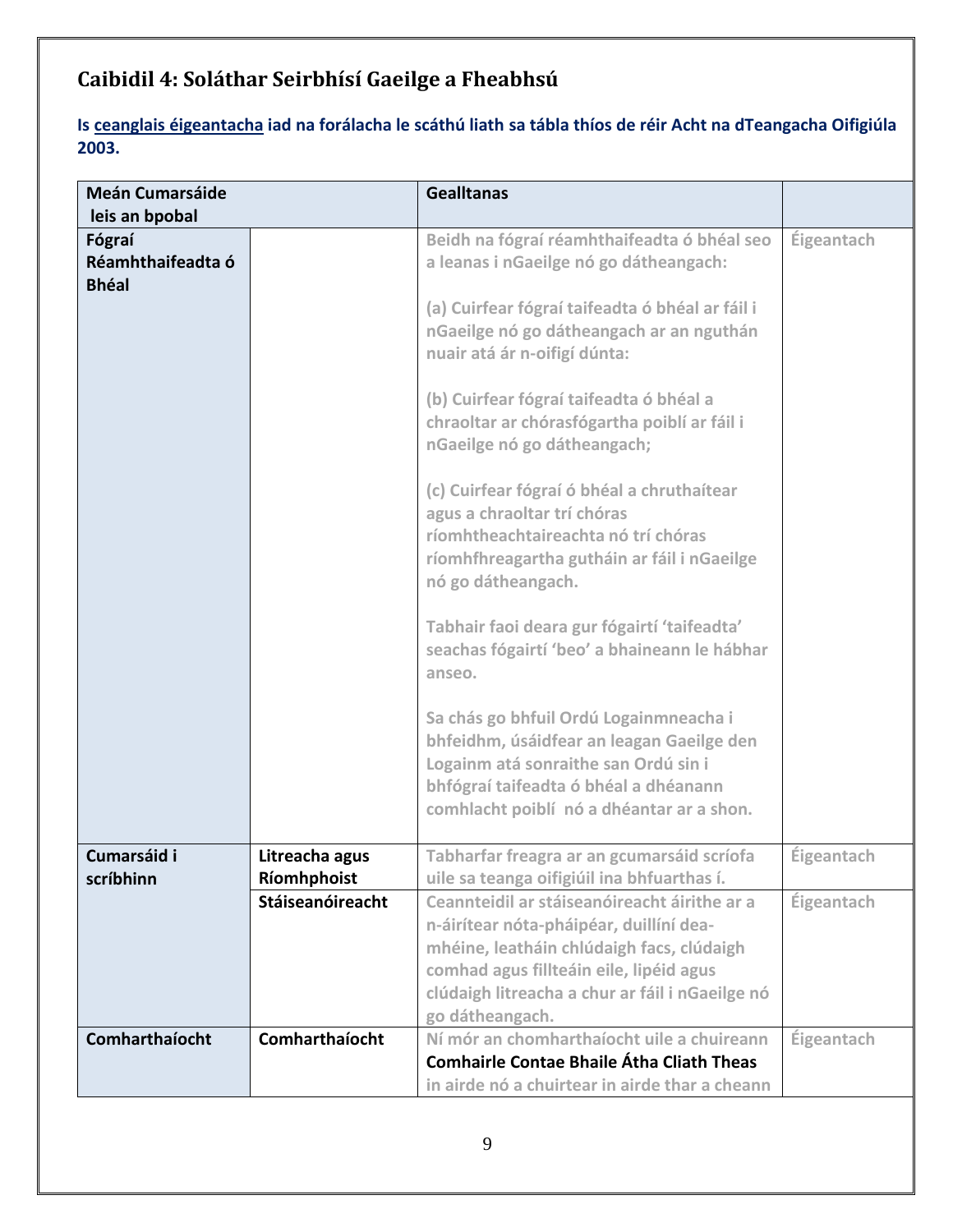|                      |                                | a bheith i nGaeilge nó dátheangach, faoi réir                                                                                                                                                                                                                                                                                  |            |
|----------------------|--------------------------------|--------------------------------------------------------------------------------------------------------------------------------------------------------------------------------------------------------------------------------------------------------------------------------------------------------------------------------|------------|
|                      |                                | na rialachán (I.R. Uimh 391/2008).                                                                                                                                                                                                                                                                                             |            |
|                      | Foilseacháin                   | Foilseofar cáipéisí ina leagtar amach tograí<br>polasaí poiblí, cuntais iniúchta nó ráitis<br>airgeadais, tuaras cálacha bliantúla agus ráitis<br>straitéise i nGaeilge agus i mBéarla ag an am<br>céanna.                                                                                                                     | Éigeantach |
| Foilseacháin         | Ciorcláin/Cora<br><b>Poist</b> | I gcás ina ndéanfaidh comhlacht poiblí<br>cumarsáid i scríbhinn nó leis an bpost<br>leictreonach leis an bpobal i gcoitinne nó le<br>haicme den phobal i gcoitinne chun faisnéis<br>a thabhairt don phobal nó don aicme,<br>cinnteoidh an comhlacht gur i nGaeilge, nó i<br>mBéarla agus i nGaeilge, a bheidh an<br>chumarsáid | Éigeantach |
| <b>An Ghaeltacht</b> | Logainmneacha                  | Bainfear úsáid as Logainmneacha Oifigiúla                                                                                                                                                                                                                                                                                      | Éigeantach |
|                      | Gaeltachta                     | na gceantar Gaeltachta de réir na<br>reachtaíochta.                                                                                                                                                                                                                                                                            |            |

┑

Tabharfaidh Comhairle Contae Bhaile Átha Cliath Theas faoi na liostaí seo a leanas de ghníomhartha freisin faoi gach aon seirbhís.

|                                           | Meán cumarsáide leis an bpobal | <b>Gealltanas</b>                                                                                                                                                                                                                                                                                                                                                                | <b>Tráthlíne</b><br>Faoi<br>dheireadh na<br>Bl. $1/$<br>BI. 2 / BI. 3 |
|-------------------------------------------|--------------------------------|----------------------------------------------------------------------------------------------------------------------------------------------------------------------------------------------------------------------------------------------------------------------------------------------------------------------------------------------------------------------------------|-----------------------------------------------------------------------|
| <b>Cumarsáid ó Bhéal</b><br>/ i Scríbhinn | Fáiltiú                        | Is é an guthán/na cuntair phoiblí an príomh-<br>mhodh ina ndéanann Gaeilgeoirí ón bpobal<br>cumarsáid nó gnó leis an gComhairle.<br>Cuirtear fáilte agus tugtar spreagadh<br>d'fhiosruithe i nGaeilge trí Aonad Cúraim<br>Custaiméara na Comhairle, agus tá<br>uimhreacha gutháin éagsúla lena ndiailiú ag<br>brath ar rogha an ghlaoiteora labhairt i<br>mBéarla nó i nGaeilge. | Ar bun                                                                |
|                                           |                                | Tabharfar oiliúint iomchuí d'fhoireann sa<br>Chúram Custaiméara, agus tabharfar<br>spreagadh dóibh chun bheith rannpháirteach<br>a thuilleadh i gclár oiliúna Gaeilge don láthair<br>oibre d'fhonn a scileanna Gaeilge a fheabhsú<br>sa chaoi gur féidir leo aithne a chur ar na<br>beannachtaí Gaeilge bunúsacha.                                                               | Ar bun                                                                |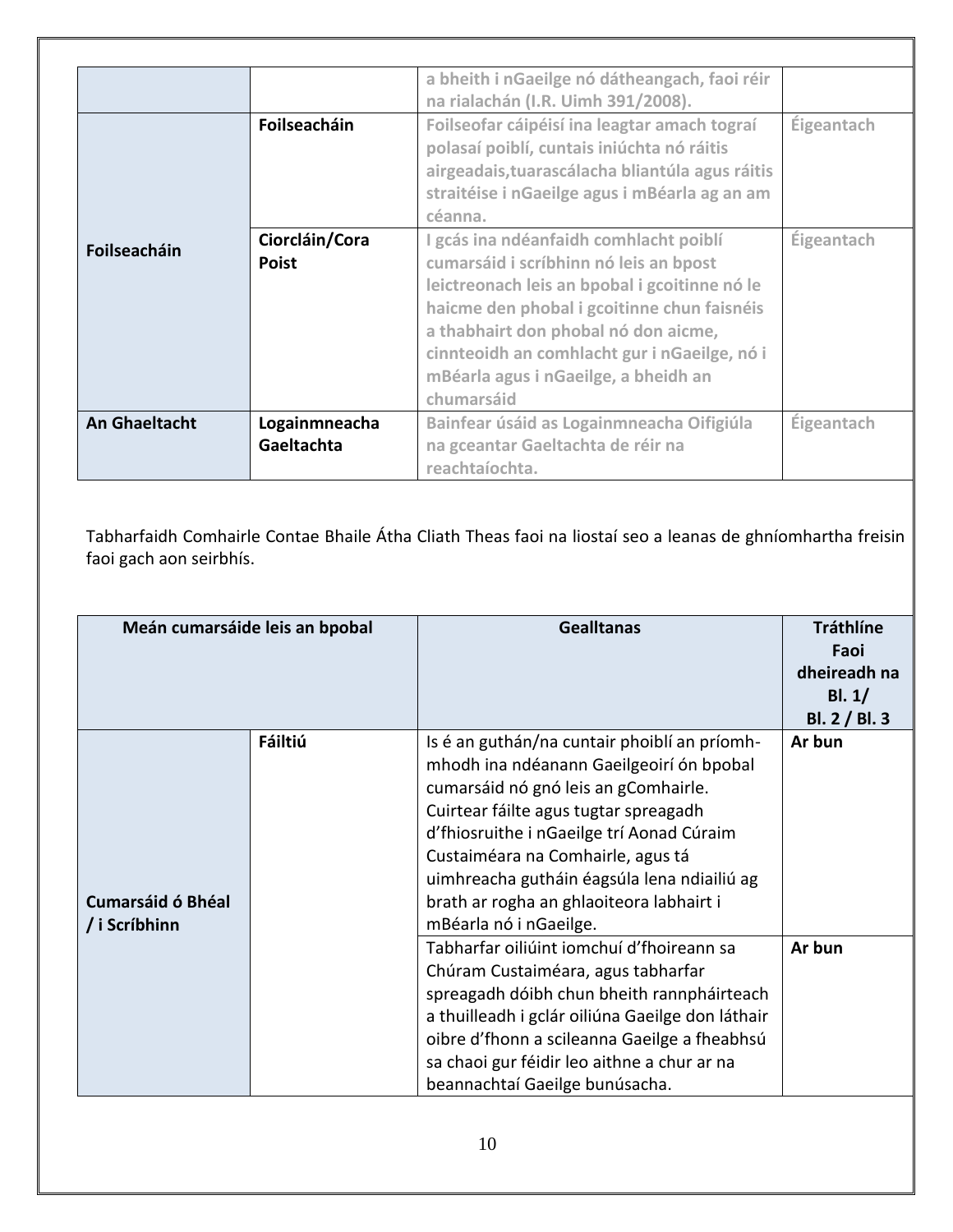| Seirbhís Duine le<br>Duine/Chuntair            | Coinneoidh Comhairle Contae Bhaile Átha<br>Cliath Theas uirthi ag crochadh<br>comharthaíochta Gaeilge agus Fáilte ón<br>bpobal ina ngnó leis an gComhairle, agus<br>áiritheoidh an Chomhairle go háirithe go<br>dtaispeánfar an chomharthaíocht sin go<br>soiléir don phobal ag gach cuntar poiblí.<br>Beidh gníomhairí cúraim custaiméara in ann<br>aitheantas a thabhairt d'iarratas freisin ar<br>sheirbhís trí Ghaeilge agus beidh siad in ann<br>an custaiméir a threorú chuig oifigeach ar<br>Gaeilgeoir iad sa réimse seirbhíse ábhartha. I<br>gcás nach mbeadh Gaeilgeoir ar bith ar fáil sa<br>réimse seirbhíse ábhartha, is é oifigeach ar<br>Gaeilgeoir iad a gheobhaidh an freagra ó<br>oifigeach sa réimse seirbhíse ábhartha, agus a<br>chuirfidh an custaiméir ar an eolas ar a seal<br>féin. | <b>Bliain a haon</b><br>Ar bun |
|------------------------------------------------|--------------------------------------------------------------------------------------------------------------------------------------------------------------------------------------------------------------------------------------------------------------------------------------------------------------------------------------------------------------------------------------------------------------------------------------------------------------------------------------------------------------------------------------------------------------------------------------------------------------------------------------------------------------------------------------------------------------------------------------------------------------------------------------------------------------|--------------------------------|
|                                                | Áiritheoidh na Seirbhísí Leabharlainne go<br>mbeidh ball foirne amháin ar a laghad ar fáil i<br>ngach aon leabharlann chun seirbhís<br>dhátheangach a sholáthar (faoi réir<br>infhaighteachta pearsanra).                                                                                                                                                                                                                                                                                                                                                                                                                                                                                                                                                                                                    | Ar bun                         |
| Lasc-chlár                                     | Beidh gníomhairí cúraim custaiméara in ann<br>aitheantas a thabhairt d'iarratas freisin ar<br>sheirbhís trí Ghaeilge, agus beidh siad in ann<br>an custaiméir a threorú chuig oifigeach ar<br>Gaeilgeoir iad sa réimse seirbhíse ábhartha. I<br>gcás nach mbeadh Gaeilgeoir ar bith ar fáil sa<br>réimse seirbhíse ábhartha, is é oifigeach ar<br>Gaeilgeoir iad a gheobhaidh an freagra ó<br>oifigeach sa réimse seirbhíse ábhartha, agus a<br>chuirfidh an custaiméir ar an eolas ar a seal<br>féin.                                                                                                                                                                                                                                                                                                       | <b>Bliain a haon</b>           |
|                                                | Freagróidh gach gníomhaire cúraim<br>custaiméara glaoiteoirí seachtracha thar an<br>nguthán le beannacht dhátheangach (de réir<br>mar is cuí).                                                                                                                                                                                                                                                                                                                                                                                                                                                                                                                                                                                                                                                               | Ar bun                         |
|                                                | Bíonn seirbhís ghlórphoist trí Ghaeilge ar fáil<br>do chustaiméirí.                                                                                                                                                                                                                                                                                                                                                                                                                                                                                                                                                                                                                                                                                                                                          | Ar bun                         |
| <b>Cumarsáid</b><br>ghutháin leis an<br>bpobal | Beidh gníomhairí cúraim custaiméara in ann<br>aitheantas a thabhairt d'iarratas freisin ar<br>sheirbhís trí Ghaeilge, agus beidh siad in ann<br>an custaiméir a threorú chuig oifigeach ar                                                                                                                                                                                                                                                                                                                                                                                                                                                                                                                                                                                                                   | <b>Bliain a haon</b>           |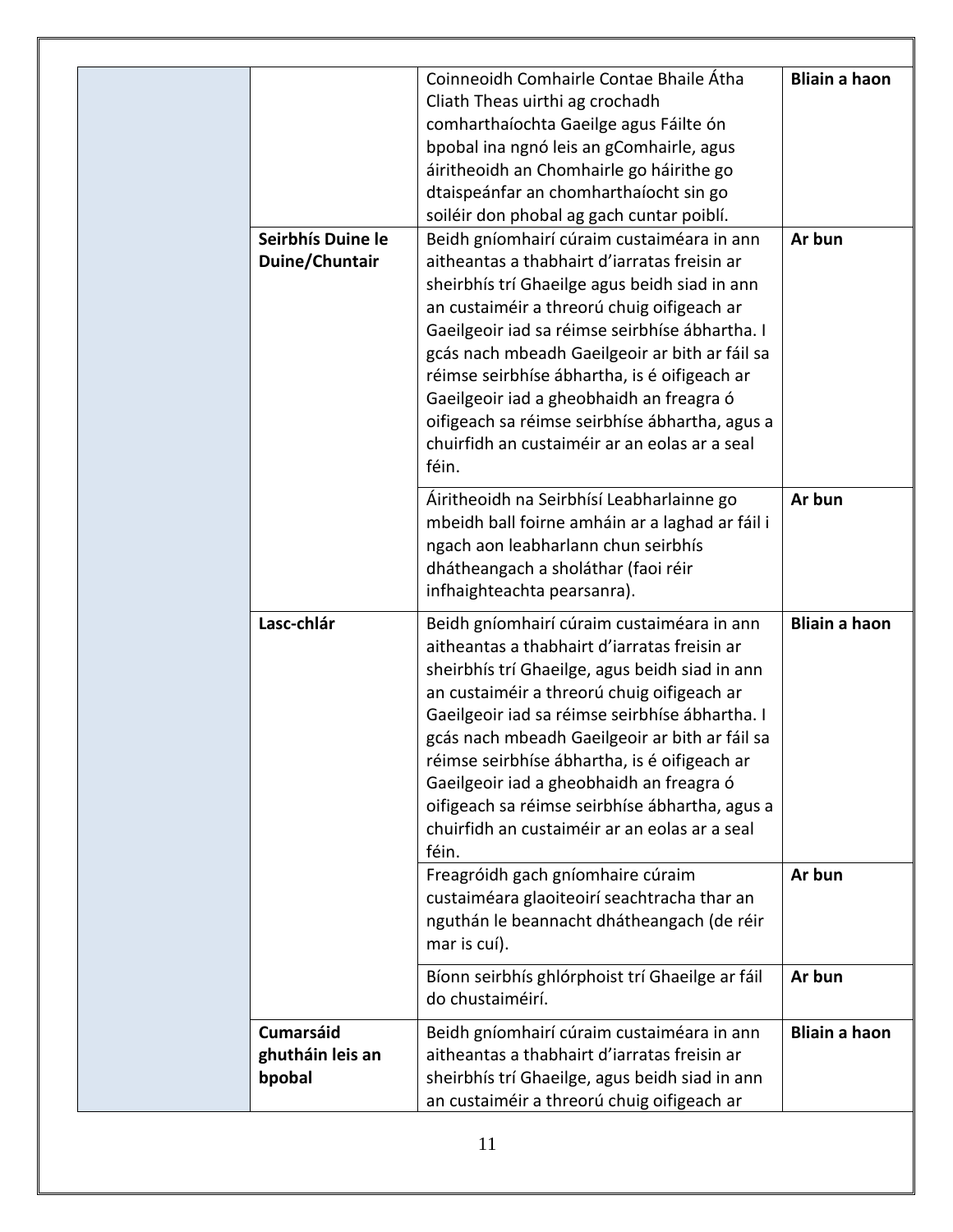|                                             | Gaeilgeoir iad sa réimse seirbhíse ábhartha. I<br>gcás nach mbeadh Gaeilgeoir ar bith ar fáil sa<br>réimse seirbhíse ábhartha, is é oifigeach ar<br>Gaeilgeoir iad a gheobhaidh an freagra ó<br>oifigeach sa réimse seirbhíse ábhartha, agus a<br>chuirfidh an custaiméir ar an eolas ar a seal<br>féin.                                                                                           |             |
|---------------------------------------------|----------------------------------------------------------------------------------------------------------------------------------------------------------------------------------------------------------------------------------------------------------------------------------------------------------------------------------------------------------------------------------------------------|-------------|
|                                             | Freagróidh gach gníomhaire cúraim<br>custaiméara glaoiteoirí seachtracha thar an<br>nguthán le beannacht dhátheangach mar<br>íosmhéid (de réir mar is cuí).                                                                                                                                                                                                                                        | Ar bun      |
| Fógraí<br>Réamhthaifeadta ó<br><b>Bhéal</b> | Beidh gach beannacht réamhthaifeadta<br>gutháin agus teachtaireachtaí lasmuigh de<br>ghnáthuaireanta ar fáil go dátheangach; agus<br>athbhreithneofar iad ar bhonn rialta le<br>comhlíonadh a áirithiú.                                                                                                                                                                                            | Ar bun      |
| Fógraí beo                                  | Is amhlaidh a dhéanfar fógraí beo go<br>dátheangach de réir mar is cuí agus de réir<br>mar is féidir.                                                                                                                                                                                                                                                                                              | Bliain a dó |
| Cumarsáid i<br>scríbhinn                    | Freagrófar an chumarsáid i scríbhinn a<br>fhaightear sa phost nó i ríomhphost ón<br>bpobal, ó eagrais eile nó ó ionadaithe tofa sa<br>teanga oifigiúil ina bhfuarthas í. Ba cheart<br>nach mbeadh an tseirbhís trí Ghaeilge ar<br>chaighdeán níos ísle ná an tseirbhís trí<br>Bhéarla. Tá córas i bhfeidhm ag an<br>gcomhairle chun gach comhfhreagras a<br>fhaightear trí Ghaeilge a thaifeadadh. | Ar bun      |
| Bileoga Eolais/<br><b>Bróisiúir</b>         | I gcás go soláthraítear bróisiúir nó bileoga<br>eolais ina leaganacha Gaeilge agus Béarla ar<br>leithligh, tabharfar comhstádas don dá<br>leagan ag suíomhanna poiblí.                                                                                                                                                                                                                             | Ar bun      |
|                                             | Gheofar réamhrá agus achoimre ghairid trí<br>Ghaeilge sna bileoga eolais (de réir mar is<br>cuí).                                                                                                                                                                                                                                                                                                  | Ar bun      |
| Foirmeacha<br><b>larratais</b>              | I gcás go soláthraítear iarratais ina<br>leaganacha Gaeilge agus Béarla ar leithligh,<br>tabharfar comhstádas don dá leagan ag<br>suíomhanna poiblí.                                                                                                                                                                                                                                               | Ar bun      |
| <b>Cruinnithe Poiblí</b>                    | Beidh cruinnithe poiblí na Comhairle ar siúl<br>trí Bhéarla agus trí Ghaeilge araon. Is i<br>mBéarla a fhoilseofar na cláir. Is amhlaidh<br>ámh a fhreagraítear gach tairiscint agus ceist<br>a chuirtear isteach i nGaeilge go dátheangach                                                                                                                                                        | Ar bun      |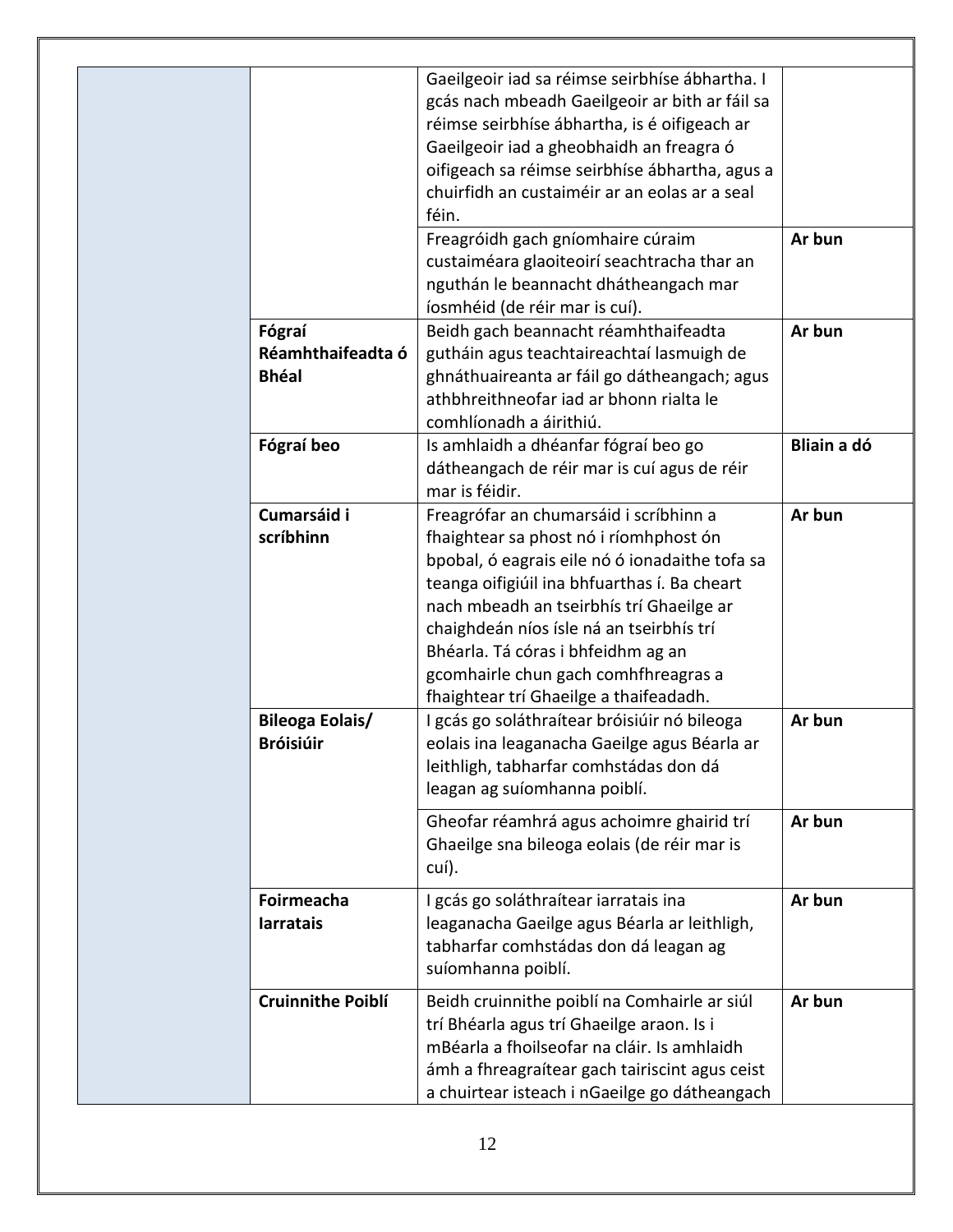|                 |                 | ar chóras riaracháin cruinnithe na Comhairle                                                 |                      |
|-----------------|-----------------|----------------------------------------------------------------------------------------------|----------------------|
|                 |                 | (CMAS) agus bíonn siad ar fáil don phobal.                                                   |                      |
|                 |                 | Cuirfear oiliúint Ghaeilge ar fáil do                                                        | <b>Bliain a haon</b> |
|                 |                 | Chomhairleoirí ar spéis leo a gcumas in úsáid                                                |                      |
|                 |                 | na Gaeilge a fheabhsú.                                                                       |                      |
|                 |                 | Beidh ábhair/acmhainní Gaeilge ar fáil do                                                    | <b>Bliain a haon</b> |
|                 |                 | chomhaltaí tofa trí membersnet chun éascú                                                    |                      |
|                 |                 | d'fhorbairt agus do sheachadadh na seirbhísí                                                 |                      |
|                 |                 | trí Ghaeilge.                                                                                |                      |
|                 | Foilseacháin    | Maidir leis an tiomantas éigeantach a thugtar                                                | Ar bun               |
|                 |                 | thuas i ndáil le foilseacháin le foilsiú go                                                  |                      |
|                 |                 | comhuaineach sa Ghaeilge agus sa Bhéarla -                                                   |                      |
|                 |                 | is é gnáthchleachtadh na Comhairle go                                                        |                      |
|                 |                 | léireofar na leaganacha Gaeilge agus Béarla                                                  |                      |
|                 |                 | le chéile in aon cháipéis amháin.                                                            |                      |
|                 |                 | B'fhéidir go gcaithfí leaganacha Gaeilge agus                                                |                      |
|                 |                 | Béarla ar leithligh a eisiúint i gcás foilseachán                                            |                      |
|                 |                 | ar leith, cuir i gcás nuair is cáipéis fhíormhór                                             |                      |
|                 |                 | atá sa cháipéis bhunaidh. Má dhéantar                                                        |                      |
|                 |                 | leaganacha Gaeilge agus Béarla ar leithligh,                                                 |                      |
|                 |                 | gheofar i ngach aon cháipéis ráiteas go                                                      |                      |
|                 |                 | mbeidh leagan ar fáil sa teanga eile.                                                        |                      |
|                 | Preaseisiúintí  | Eiseofar fógraí meán agus preaseisiúintí i                                                   | <b>Bliain a haon</b> |
|                 |                 | ndáil leis an nGaeilge go dátheangach agus go                                                |                      |
|                 |                 | comhuaineach mar ghnáthchleachtadh.                                                          |                      |
|                 |                 | Méadóidh an Chomhairle líon na                                                               | Ar bun               |
|                 |                 | bpreaseisiúintí arna n-eisiúint trí mheán na                                                 |                      |
|                 |                 | Gaeilge faoi 10%.                                                                            |                      |
|                 |                 |                                                                                              | Ar bun               |
|                 |                 | Is go dátheangach a fhoilseofar fógraí agus<br>fógraíocht sna nuachtáin áitiúla/náisiúnta sa |                      |
|                 |                 | chás go mbaineann an t-ábhar go sonrach le                                                   |                      |
|                 |                 | saincheisteanna Gaeilge.                                                                     |                      |
| <b>Na Meáin</b> |                 |                                                                                              |                      |
|                 | Urlabhraithe na | Cuirfidh Comhairle Contae Bhaile Átha Cliath                                                 | Bliain a dó          |
|                 | Meán            | Theas duine ar fáil le cumas labhartha                                                       |                      |
|                 |                 | Gaeilge le haghaidh aon iarratas ábhartha ó                                                  |                      |
|                 |                 | na meáin.                                                                                    |                      |
|                 | Óráidí          | Áireoidh Comhairle Contae Bhaile Átha Cliath                                                 | Ar bun               |
|                 |                 | Theas an Ghaeilge leis na hóráidí a thugann                                                  |                      |
|                 |                 | ionadaithe ó Oifig an Mhéara.                                                                |                      |
|                 | Na Meáin        | Bainfear leas as postálacha Gaeilge chun                                                     | Bliain a dó          |
|                 | Shóisialta      | réimse nó imeacht ar bith i ndáil leis an                                                    |                      |
|                 |                 | nGaeilge a chur chun cinn.                                                                   |                      |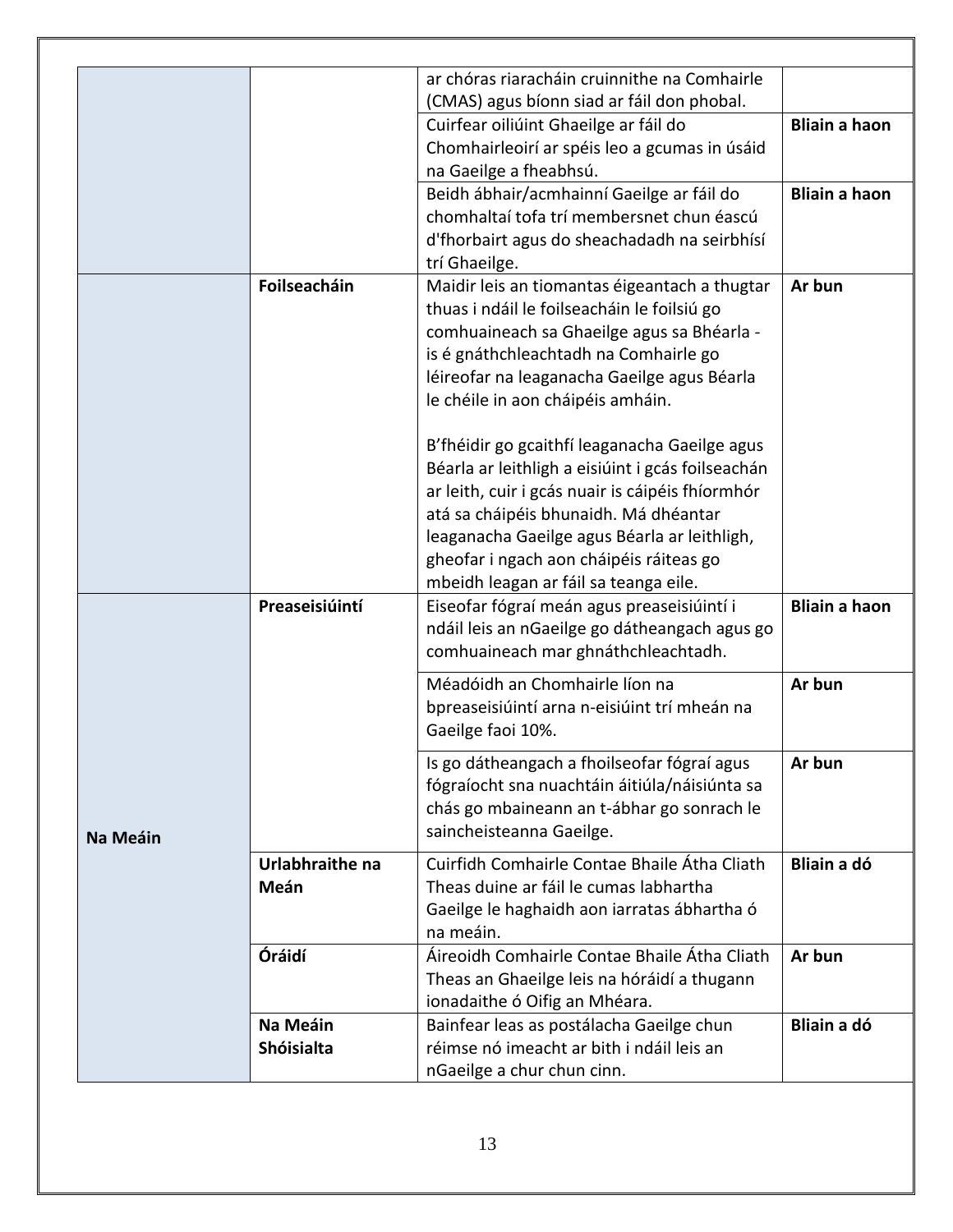|                   | Ríomhphost      | Tá seoladh ríomhphoist cineálach ar fáil le                                                   | Ar bun             |
|-------------------|-----------------|-----------------------------------------------------------------------------------------------|--------------------|
|                   |                 | haghaidh fiosruithe i nGaeilge                                                                |                    |
|                   |                 | gaeilge@athcliaththeas.ie. Airitheoidh an                                                     |                    |
|                   |                 | Chomhairle go dtugtar aghaidh ar na                                                           |                    |
|                   |                 | fiosruithe sin i gcomhréir le Beartas Cúraim                                                  |                    |
|                   |                 | Custaiméara na Comhairle.                                                                     |                    |
|                   | Láithreáin      | Leanfaidh an Chomhairle ar aghaidh ag                                                         | Ar bun             |
|                   | ghréasáin       | nuashonrú ábhair stataigh ar láithreáin                                                       |                    |
|                   |                 | ghréasáin na Comhairle agus na                                                                |                    |
|                   |                 | leabharlainne i nGaeilge agus i mBéarla                                                       |                    |
| Teicneolaíocht na |                 | araon.                                                                                        |                    |
| <b>Faisnéise</b>  |                 | Cuirfidh an Chomhairle chun cinn úsáid de                                                     | Ar bun             |
|                   |                 | leagan Gaeilge den láithreán gréasáin Deisigh                                                 |                    |
|                   |                 | do Shráid www.deisighdoshraid.ie.                                                             |                    |
|                   |                 | Nuashonrófar go rialta Leathanach Eolais i                                                    | Ar bun             |
|                   |                 | nGaeilge atá ar fáil ar láithreán gréasáin na                                                 |                    |
|                   |                 | Comhairle www.sdcc.ie d'fhonn seirbhísí                                                       |                    |
|                   |                 | agus imeachtaí a bhíonn ar fáil don phobal i                                                  |                    |
|                   |                 | nGaeilge a chur chun cinn.                                                                    |                    |
|                   | <b>Córais</b>   | Áireofar le hinlíon foirne na Comhairle                                                       | <b>Bliain a dó</b> |
|                   | Ríomhaireachta  | Rannóg Acmhainní Gaeilge le haghaidh na                                                       |                    |
|                   |                 | foirne.                                                                                       |                    |
|                   | Seirbhísí       | Tabharfar isteach seirbhísí idirghníomhacha                                                   | Ar bun             |
|                   |                 |                                                                                               |                    |
|                   |                 |                                                                                               |                    |
|                   | Idirghníomhacha | ar líne nua ar bith go comhuaineach i                                                         |                    |
|                   |                 | nGaeilge agus i mBéarla (de réir mar is cuí).                                                 |                    |
|                   | Comharthaíocht  | Is dátheangach í íomhá phoiblí agus                                                           | Ar bun             |
|                   |                 | aitheantas corparáideach na Comhairle.                                                        |                    |
|                   |                 | Beidh teideal, íomhá chorparáideach agus                                                      |                    |
|                   |                 | aon dearadh gaolmhar ar bith de chuid na                                                      |                    |
|                   |                 | Comhairle dátheangach freisin ar gach                                                         |                    |
|                   |                 | comhartha agus fógra nó ar a maoin agus ar a                                                  |                    |
|                   |                 | foilseacháin. Beidh an téacs i nGaeilge chomh                                                 |                    |
|                   |                 | suntasach, infheicthe agus inléite céanna le                                                  |                    |
| Comharthaíocht    |                 | téacs an Bhéarla i gcomhréir leis an                                                          |                    |
|                   |                 | reachtaíocht.                                                                                 |                    |
|                   |                 | Gach comhartha eolais phoiblí nuacheaptha                                                     | Ar bun             |
|                   |                 | agus athsholáthair dá mbíonn an Chomhairle                                                    |                    |
|                   |                 | freagrach, lena n-áirítear comharthaíocht                                                     |                    |
|                   |                 | bóithre, comharthaí seachtracha agus                                                          |                    |
|                   |                 | inmheánacha ag foirgnimh faoi úinéireacht                                                     |                    |
|                   |                 | na Comhairle; beidh siad ar fáil go                                                           |                    |
|                   |                 | dátheangach i gcomhréir leis an reachtaíocht.                                                 |                    |
|                   | Logainmneacha   | Is í Comhairle Contae Bhaile Átha Cliath                                                      | Ar bun             |
| Logainmneacha     |                 | Theas a thugann faomhadh don phleanáil le                                                     |                    |
|                   |                 | haghaidh na bhforbairtí nua go léir. Cláraítear<br>na logainmneacha Gaeilge agus Béarla araon |                    |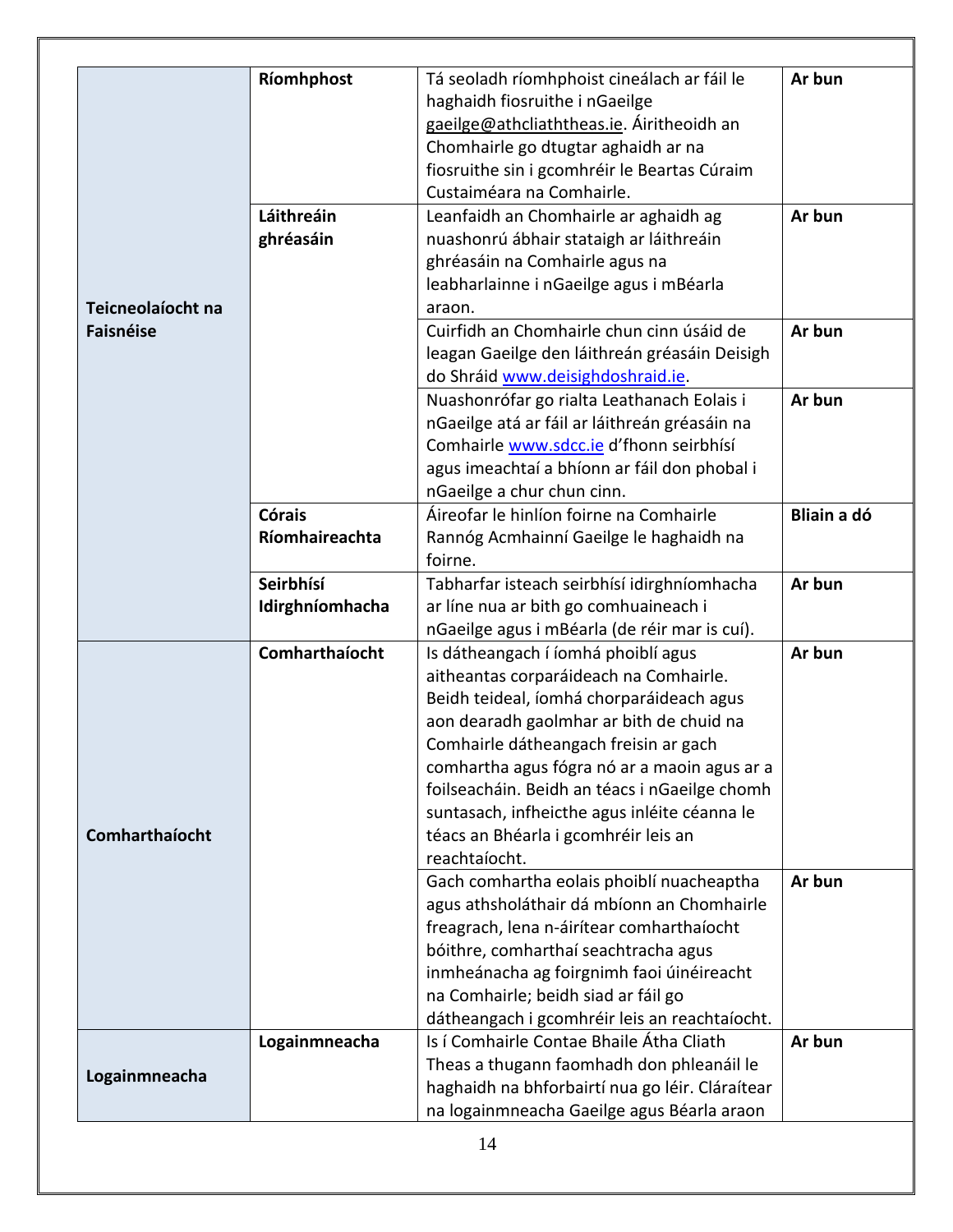|                          |                          | ar ordú an Phríomhfheidhmeannaigh mar na      |        |
|--------------------------|--------------------------|-----------------------------------------------|--------|
|                          |                          | logainmneacha oifigiúla.                      |        |
|                          |                          | Tá Coiste Beartais Straitéisigh na Comhairle  | Ar bun |
|                          |                          | maidir le hÚsáid Talún, Pleanáil agus Iompair |        |
|                          |                          | ag iniúchadh prótacail faoi láthair d'ainmniú |        |
|                          |                          | droichead/páirceanna/plásóg i gContae         |        |
|                          |                          | Bhaile Átha Cliath Theas. Tabharfaidh an      |        |
|                          |                          | coiste san áireamh tábhacht na                |        |
|                          |                          | logainmneacha Gaeilge ar nasc iad le stair    |        |
|                          |                          | agus le hoidhreacht ceantair faoi leith.      |        |
|                          |                          | D'fhorbair an Chomhairle bunachar sonraí de   | Ar bun |
|                          |                          |                                               |        |
|                          |                          | Logainmneacha agus Sráidainmneacha Bhaile     |        |
|                          |                          | Átha Cliath Theas, agus foilsíodh doiciméad   |        |
|                          |                          | ina soláthraítear liosta logainmneacha agus   |        |
|                          |                          | sráidainmneacha dátheangacha. Coinneoidh      |        |
|                          |                          | an Chomhairle uirthi ag nuashonrú an          |        |
|                          |                          | bhunachair shonraí sin le gach forbairt nua.  |        |
|                          |                          | Gheobhaidh an Chomhairle comhairle ó          | Ar bun |
|                          |                          | Bhrainse Logainmneacha na Roinne              |        |
|                          |                          | Turasóireachta, Cultúir, Ealaíon, Gaeltachta, |        |
|                          |                          | Spóirt agus Meán a sholáthraíonn seirbhís     |        |
|                          |                          | chomhairleach maidir le logainmneacha más     |        |
|                          |                          | gá.                                           |        |
|                          | Gaelscoileanna           | Coinníonn Comhairle Contae Bhaile Átha        | Ar bun |
| Gaelscoileanna           | agus Eagraíochtaí        | Cliath Theas uirthi ag tabhairt aitheantais   |        |
| agus Eagraíochtaí        | Gaeilge Eile i           | d'úsáid na Gaeilge/an dátheangachais sna      |        |
| Gaeilge Eile i           | gContae Bhaile           | Gaelscoileanna agus sna hEagraíochtaí         |        |
| gContae Bhaile           | <b>Átha Cliath Theas</b> | Gaeilge eile lena n-áirítear Áras Chrónáin,   |        |
| <b>Átha Cliath Theas</b> |                          | Ionad Cultúrtha agus Gaelphobal               |        |
|                          |                          | Thamhlachta.                                  |        |

┑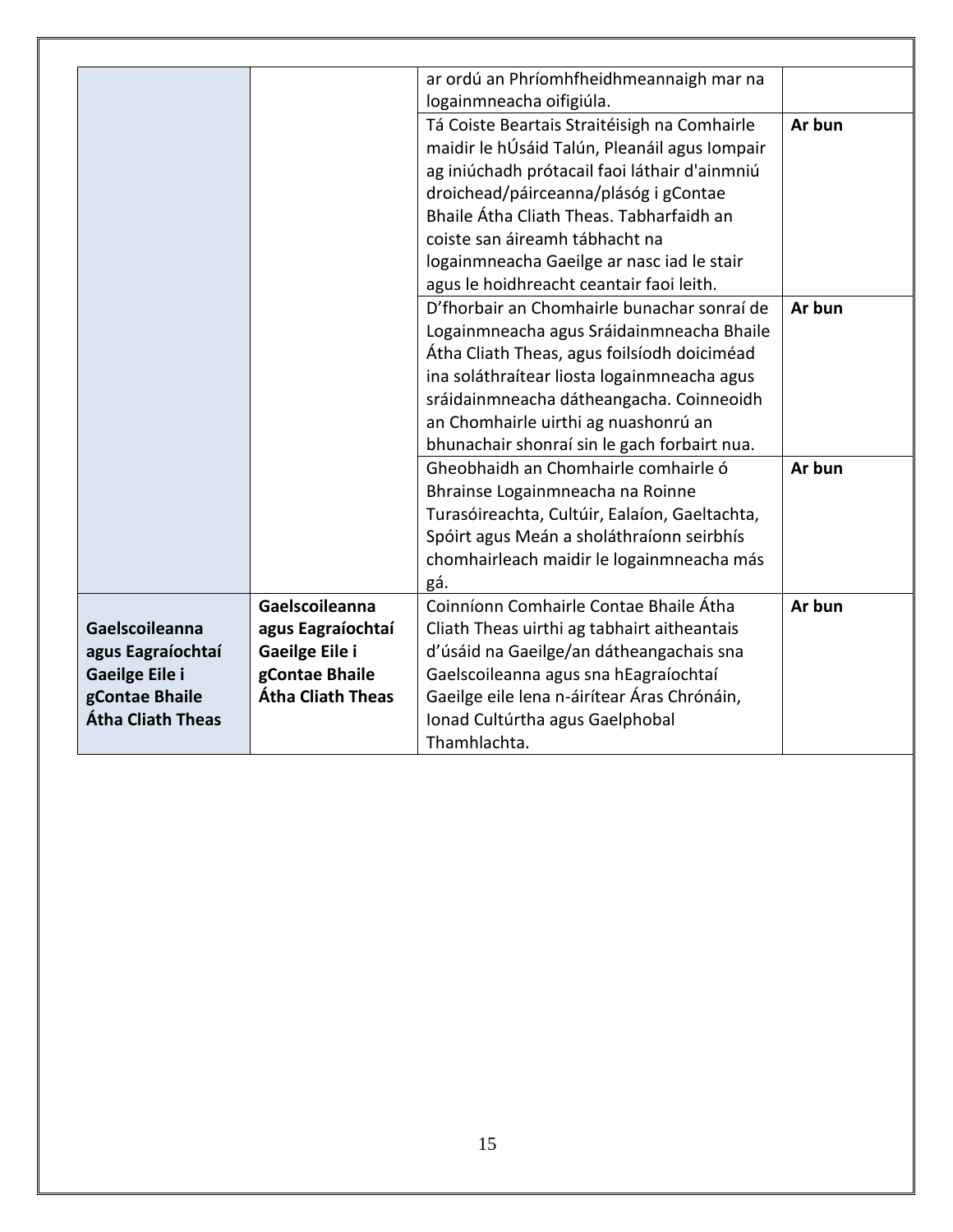## <span id="page-15-0"></span>**Caibidil 5: Cumas Teanga a Fheabhsú**

#### <span id="page-15-1"></span>**5.1 Earcaíocht**

Is é earcú na mball foirne leis an leibhéal inniúlachta iomchuí sa Ghaeilge i ngach aon réimse oibre de chuid Comhairle Contae Bhaile Átha Cliath Theas a bheidh mar an phríomhbhealach chun infhaighteacht seirbhísí trí Ghaeilge a bharrfheabhsú. Féachfaidh ár mbeartas earcaíochta, a thagann faoi réir chreat na nósanna imeachta earcaíochta náisiúnta comhaontaithe, don éileamh chun cumas Gaeilge a fheabhsú de réir a chéile.

Soláthrófar paca ionduchtaithe do gach ball foirne nua ina bhfaighfear cóip dár scéim chomhaontaithe chun a chinntiú gur feasach dóibh ár ngealltanais de réir na reachtaíochta.

#### <span id="page-15-2"></span>**5.2 Oiliúint agus Forbairt**

Tá Comhairle Contae Bhaile Átha Cliath Theas tiomanta chun deiseanna a chur ar fáil do na baill foirne a fhreastalaíonn ar chúrsaí oiliúna Gaeilge le creidiúnú iomchuí, de réir mar is féidir leis na hacmhainní atá ar fáil di. Cuirfear gach ball foirne ar an eolas maidir leis na saoráidí/deiseanna chun a gcumas sa Ghaeilge a fheabhsú.

|                                        |            | <b>Gealltanas</b>                                                                                                                                                                                                                                                                                                                                          | <b>Tráthlíne</b><br>Faoi dheireadh<br>na Bl. $1/$<br>BI. 2 / BI. 3 |
|----------------------------------------|------------|------------------------------------------------------------------------------------------------------------------------------------------------------------------------------------------------------------------------------------------------------------------------------------------------------------------------------------------------------------|--------------------------------------------------------------------|
|                                        | Earcaíocht | Coinneoidh Comhairle Contae Bhaile<br>Átha Cliath Theas uirthi ag<br>athbhreithniú na bpost óna dteastaíonn<br>inniúlacht sa Ghaeilge (idir Ghaeilge<br>scríofa agus labhartha) ar fud na<br>heagraíochta. Leithdháilfidh an<br>Chomhairle baill foirne le cumas sa<br>Ghaeilge ar fud ranna chun tacú le<br>seachadadh seirbhísí trí mheán na<br>Gaeilge. | Ar bun                                                             |
| <b>Cumas sa Ghaeilge</b><br>a Fheabhsú |            | Is ar láithreán gréasáin agus inlíon na<br>Comhairle a sholáthrófar sonraí<br>teagmhála le haghaidh seirbhísí<br>Gaeilge.                                                                                                                                                                                                                                  |                                                                    |
|                                        | Oiliúnt    | Tá Comhairle Contae Bhaile Átha Cliath<br>Theas tiomanta d'fheabhsú eolas agus<br>scileanna na bhfostaithe chun a chinntiú<br>go dtugtar spreagadh gníomhach agus<br>deis do gach ball foirne a gcumas sa<br>Ghaeilge<br>fheabhsú.<br>Is<br>$\mathsf{a}$<br>an<br>Stiúrthóireacht maidir le Feidhmíocht                                                    | Ar bun                                                             |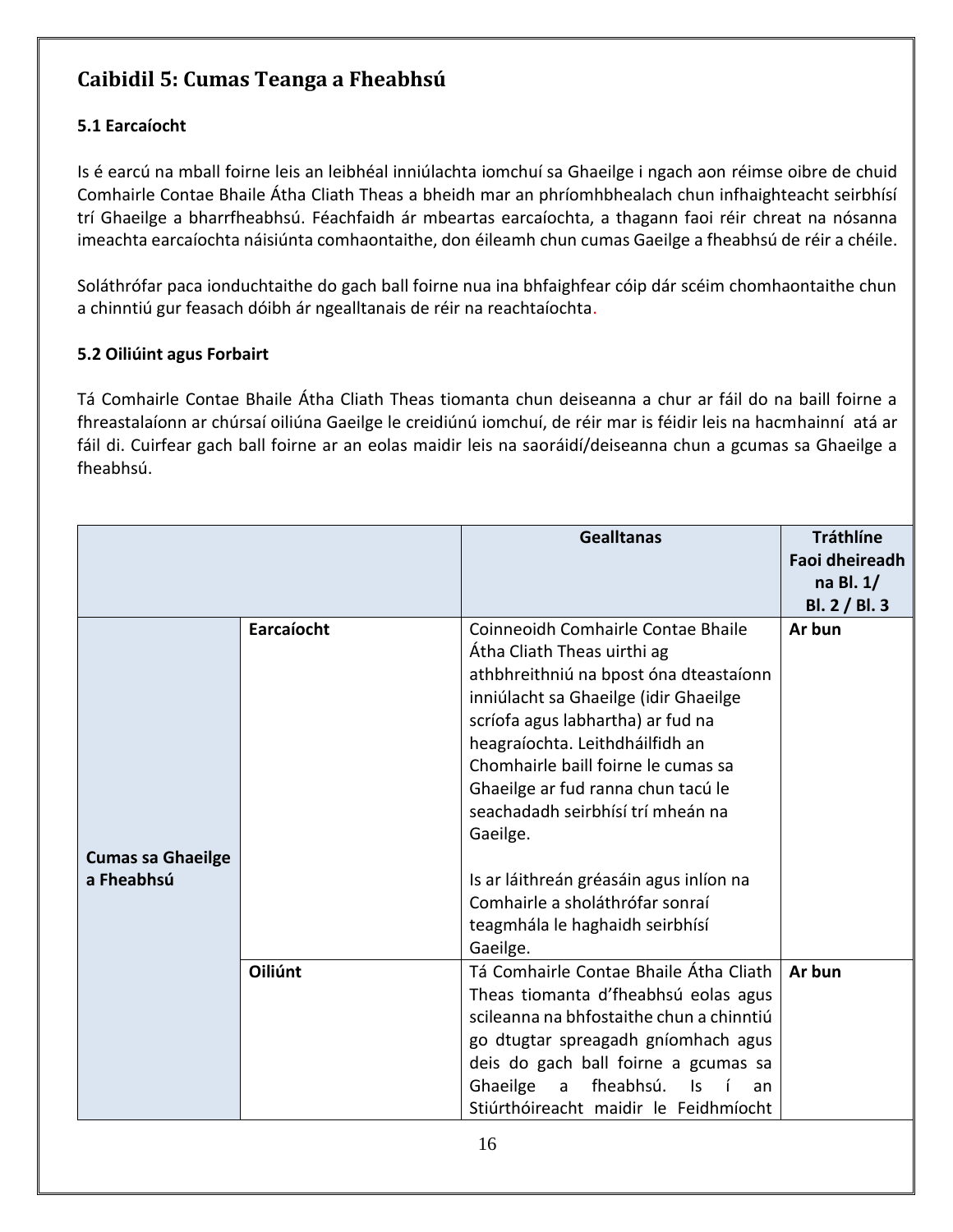|                          | Chorparáideach agus Bainistiú Athruithe                                                                                 |             |
|--------------------------|-------------------------------------------------------------------------------------------------------------------------|-------------|
|                          | a thabharfaidh faoi iniúchtaí ar an                                                                                     |             |
|                          | éileamh ar sheirbhísí trí mheán na                                                                                      |             |
|                          | Gaeilge ar bhonn rialta; agus is leosan a                                                                               |             |
|                          | mhúnlófar ár bPlean Oiliúna.                                                                                            |             |
|                          | Áireoidh an Chomhairle feasacht teanga<br>mar chuid den phróiseas ionduchtaithe<br>agus den oiliúint leanúnach araon sa |             |
|                          | chaoi chun a áirithiú go dtuigeann baill<br>foirne nua agus reatha:                                                     |             |
|                          | a. an fáth a gcuireann an<br>Chomhairle beartas dátheangach<br>chun feidhme                                             |             |
|                          | b. an comhthéacs agus an cúlra leis<br>an mbeartas; agus                                                                |             |
|                          | c. go mbíonn eolas iomlán acu ar an<br>gcaoi ina rachaidh an beartas i<br>bhfeidhm ar a gcuid oibre.                    |             |
| Rannpháirtíocht i        | Cuirfear ábhair Ghaeilge ar fáil do bhaill                                                                              | Bliain a dó |
| ngníomhaíochtaí chun an  | foirne trí inlíon foirne Chomhairle                                                                                     |             |
| teanga a chur chun       | Contae Bhaile Átha Cliath Theas chun                                                                                    |             |
| cinn/Acmhainní a chur ar | éascú d'fhorbairt agus do sheachadadh                                                                                   |             |
| fáil                     | na seirbhísí trí Ghaeilge.                                                                                              |             |
|                          | Aitheantas a thabhairt do na baill foirne                                                                               | Ar bun      |
|                          | a thugann faoi oiliúint sa Ghaeilge sa                                                                                  |             |
|                          | chaoi go dtabharfar spreagadh agus go                                                                                   |             |
|                          | gcuirfear chun cinn forbairt seirbhísí trí<br>Ghaeilge ag na baill foirne, agus                                         |             |
|                          | aitheantas a thabhairt d'iarrachtaí na                                                                                  |             |
|                          | mball foirne.                                                                                                           |             |
|                          | Tacaíocht do na baill foirne ar mian leo                                                                                | Ar bun      |
|                          | tabhairt faoi chúrsaí oiliúna sa Ghaeilge                                                                               |             |
|                          | tríd an Scéim Cúnaimh Airgeadais chun<br>tacaíocht a sholáthar.                                                         |             |
|                          |                                                                                                                         |             |

┑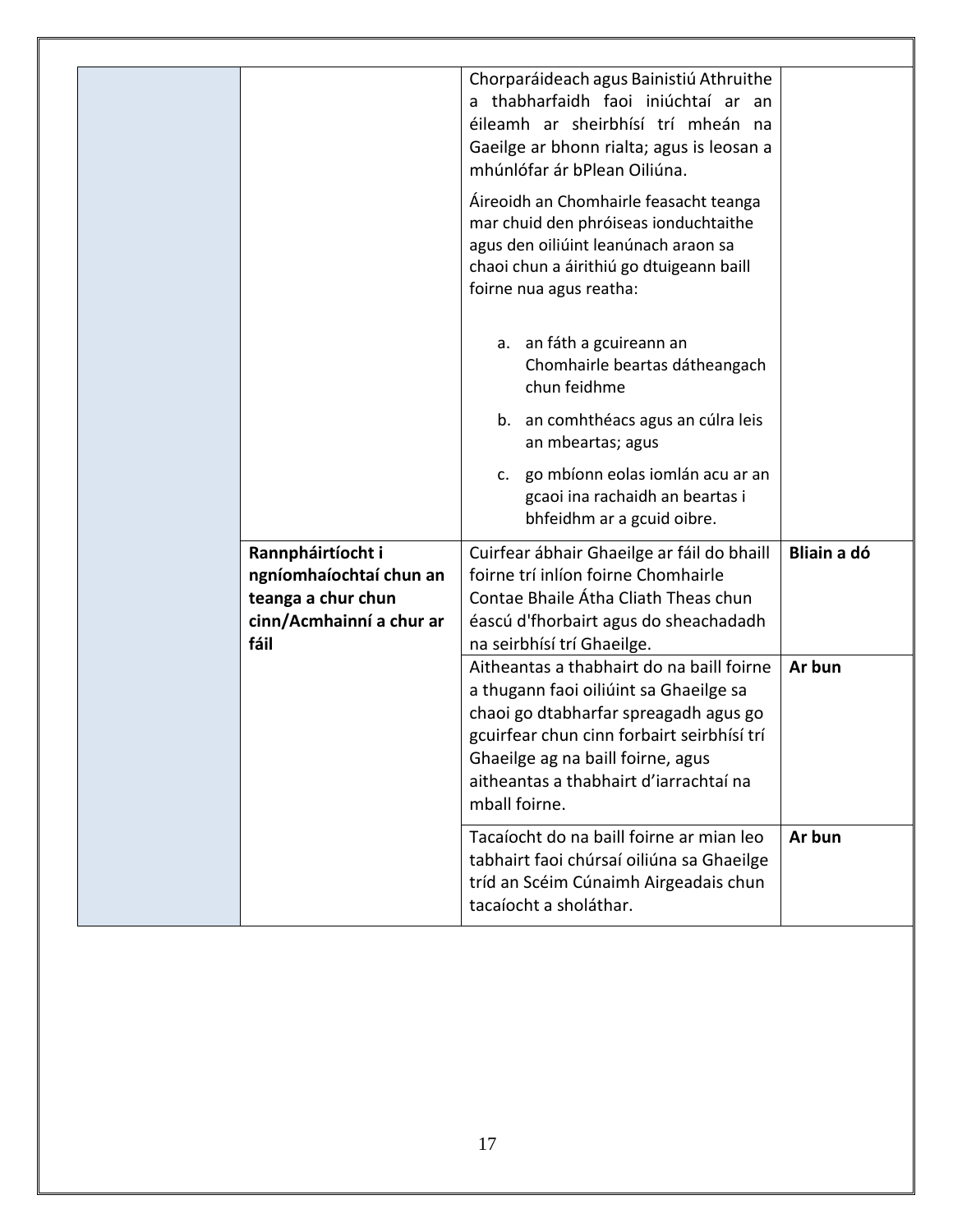### <span id="page-17-0"></span>**Caibidil 6: Faireachán agus Athbhreithniú**

Déanfaidh Aonad Cumarsáide Chomhairle Contae Bhaile Átha Cliath Theas faireachán agus athbhreithniú ar chur chun feidhme na scéime ar bhonn rialta. Is é an Bainisteoir Cumarsáide a fheidhmeoidh mar theagmhálaí don scéim.

Beidh córas foirmiúil ar fáil chun faireachán a dhéanamh ar sheirbhísí trí Ghaeilge, agus taifeadfar an méid céanna inár dTuarascáil Bhliantúil.

Soláthrófar treoir agus achoimre den scéim do gach ball foirne maidir le cineál agus cuspóir na scéime agus a ceanglais agus maidir le hoibriú a beart, lena n-áirítear úsáidí na seirbhísí aistriúcháin, dea-chleachtas, agus bealaí inar féidir le hoifigigh ar Gaeilgeoirí iad agus ar neamhGhaeilgeoirí iad cuidiú leis an bpobal seirbhís mhaith a fháil.

Soláthrófar tuarascálacha dul chun cinn faoin Scéim Gaeilge do Choiste Beartais Straitéisigh na Comhairle maidir leis na hEalaíona, an Oidhreacht, an Ghaeilge agus na Leabharlann.

#### **Gearáin**

Is mór ag an gComhairle tráchtanna ó dhaoine den phobal, agus ba mhaith léi a fháil amach má théann cúrsaí amú nó an féidir iad a fheabhsú. Ba mhaith leis an gComhairle gach iarracht a dhéanamh chun ábhair imní fíora a shásamh, agus tá nós imeachta oifigiúil aici maidir le gearáin.

Próiseáiltear na gearáin a fhaightear i nGaeilge nó maidir le caighdeán na seirbhísí Gaeilge mar chuid de nós imeachta na Comhairle maidir le gearáin chorparáideacha. Déantar achoimre sa nós imeachta ar ár gcaighdeáin chun plé le gearáin go pras agus go héifeachtúil mar chuid dár dtiomantas chun seirbhísí custaiméara den scoth a sholáthar do gach duine den phobal.

Is féidir gearáin a sheoladh i ríomhphost chuig Gaeilge@athcliaththeas.ie nó sa phost chuig –

**Feidhmíocht Chorparáideach agus Bainistiú Athruithe, Comhairle Contae Bhaile Átha Cliath Theas, Halla an Chontae, Tamhlacht, Baile Átha Cliath 24.**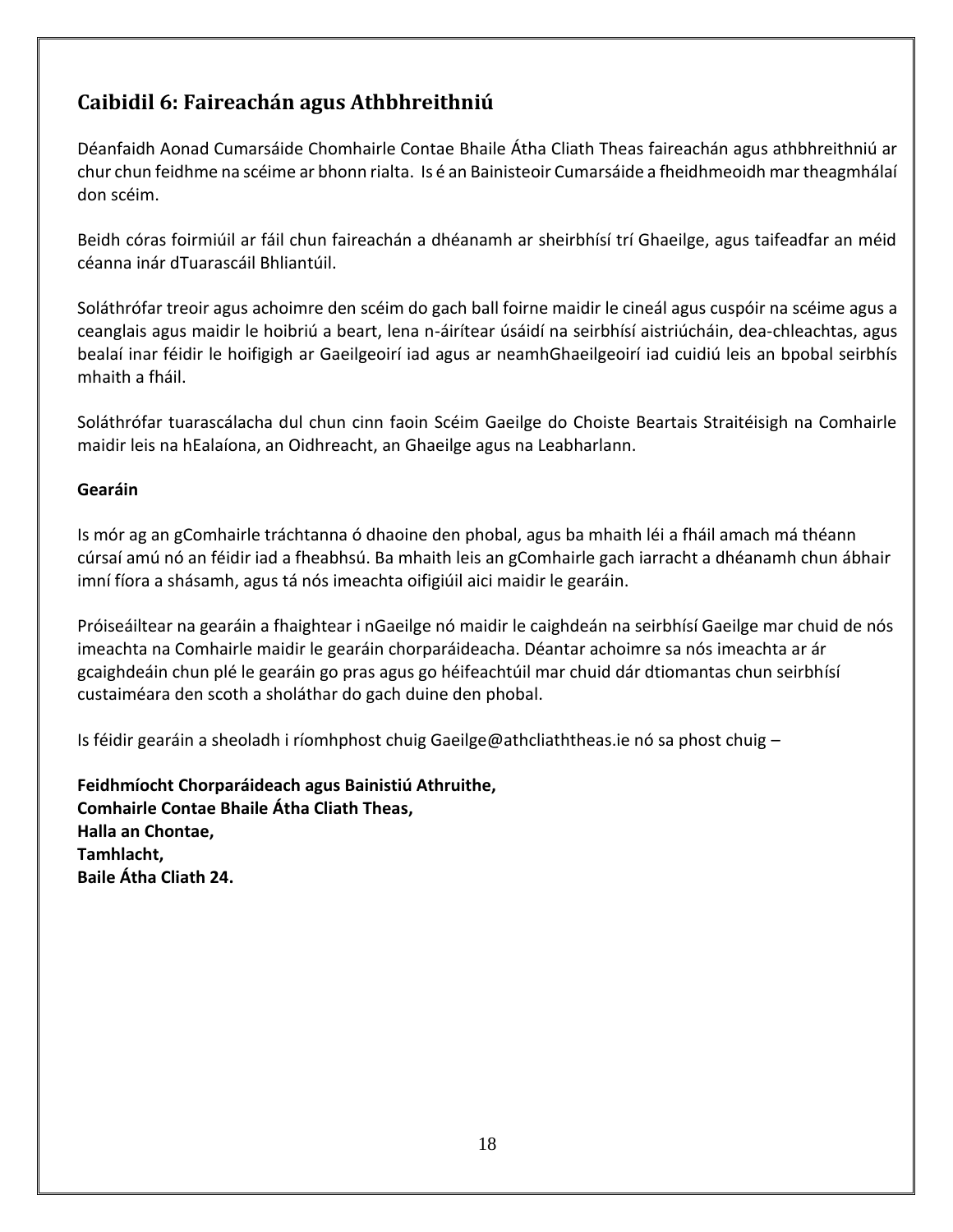## <span id="page-18-0"></span>**Caibidil 7: Scéim Chomhaontaithe a Phoibliú**

Déanfar an scéim sin a phoibliú go hinmheánach agus go seachtrach, trí phreaseisiúint ar dtús. Cuirfear leagan dátheangach den scéim ar fáil ar ár láithreán gréasáin agus dáilfear é chuig gach ball foirne agus gníomhaireacht iomchuí. Féadfar leas a bhaint freisin as meáin eile chun an scéim seo a phoibliú.

Ina theannta sin, glacfaimid gach aon deis inár n-idirghníomhú laethúil le custaiméirí chun na seirbhísí a sholáthraímidne i nGaeilge a chur chun cinn agus a phoibliú tríd na modhanna seo a leanas:

- eolas díreach a thabhairt do chustaiméirí ar bhonn onnghníomhach faoin rogha gnó a dhéanamh trí Ghaeilge linne, mar shampla fógraí a thaispeáint ag an bhfáiltiú ag tabhairt le fios na seirbhísí Gaeilge atá ar fáil;
- na seirbhísí úd a chur i bhfoirm liosta ar ár láithreán gréasáin;
- tabhairt le fios ar threoirlínte, bileoga agus foirmeacha iarratais roghnaithe go mbíonn na doiciméid sin ar fáil trí Ghaeilge freisin, mura gcuirtear i láthair go dátheangach iad;
- an suntas céanna a thabhairt d'ábhair Ghaeilge agus Bhéarla araon.

Seolfar cóip den scéim chomhaontaithe ar aghaidh chuig Oifig an Choimisinéara Teanga.